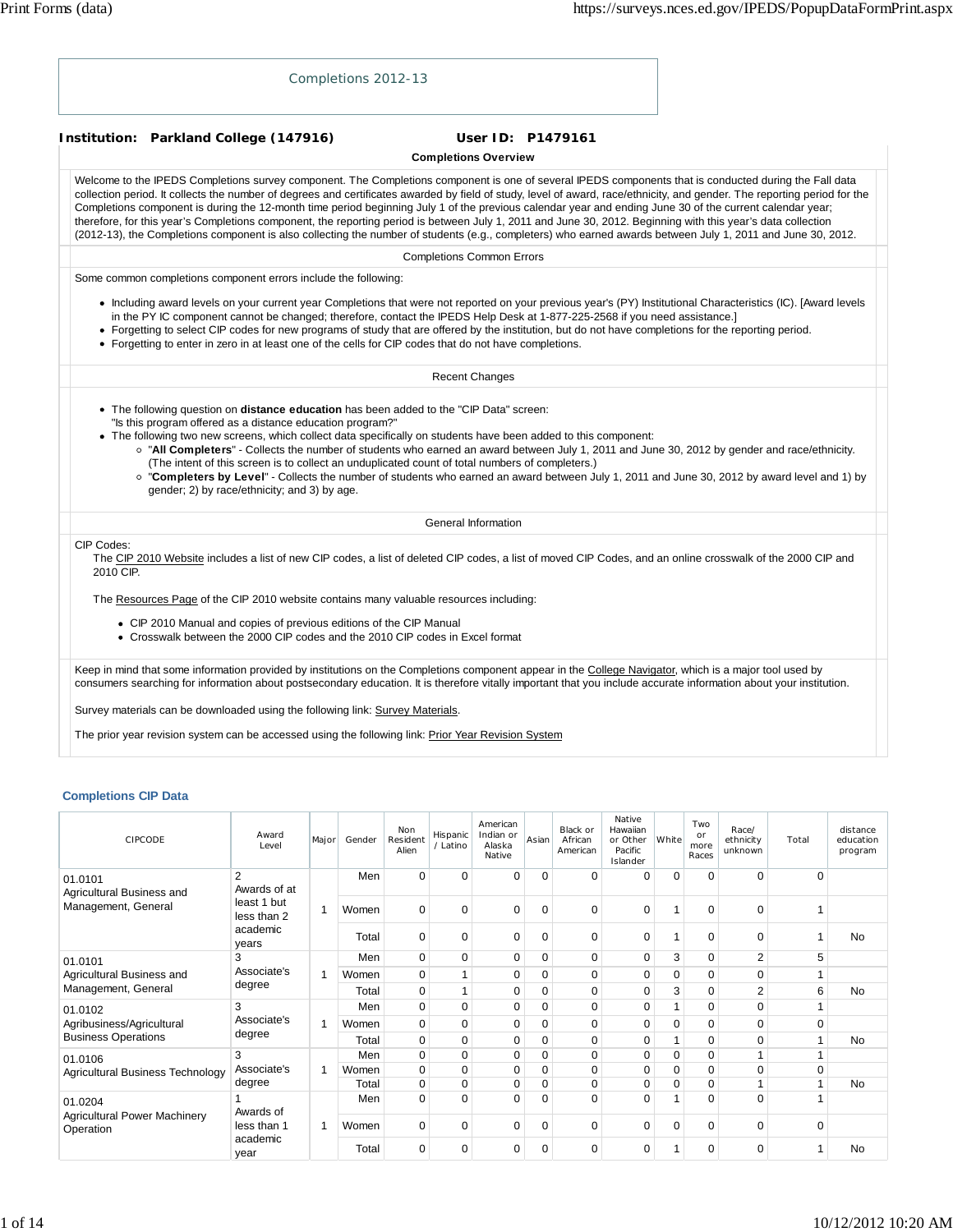| CIPCODE                                            | Award<br>Level                 | Major        | Gender       | Non<br>Resident<br>Alien | Hispanic<br>/ Latino | American<br>Indian or<br>Alaska<br>Native | Asian                      | Black or<br>African<br>American | Native<br>Hawaiian<br>or Other<br>Pacific<br>Islander | White                   | Two or<br>more<br>Races | Race/<br>ethnicity<br>unknown | Total          | distance<br>education<br>program |
|----------------------------------------------------|--------------------------------|--------------|--------------|--------------------------|----------------------|-------------------------------------------|----------------------------|---------------------------------|-------------------------------------------------------|-------------------------|-------------------------|-------------------------------|----------------|----------------------------------|
| 01.0204                                            | 3                              |              | Men          | 0                        | 0                    | 0                                         | 0                          | 0                               | 0                                                     | $\overline{2}$          | 0                       | 0                             | $\overline{2}$ |                                  |
| <b>Agricultural Power Machinery</b>                | Associate's                    | 1            | Women        | 0                        | 0                    | $\mathbf 0$                               | $\mathbf 0$                | 0                               | $\mathbf 0$                                           | 0                       | $\mathbf 0$             | 0                             | $\mathbf 0$    |                                  |
| Operation                                          | degree                         |              | Total        | 0                        | 0                    | $\mathbf 0$                               | $\mathbf 0$                | 0                               | $\mathbf 0$                                           | $\overline{2}$          | $\mathbf 0$             | $\mathbf 0$                   | $\overline{2}$ | No                               |
| 01.0307                                            | 3                              |              | Men          | 0                        | $\mathbf 0$          | $\mathbf 0$                               | $\mathbf 0$                | $\mathbf 0$                     | $\mathbf 0$                                           | $\mathbf 0$             | $\mathbf 0$             | $\mathbf 0$                   | $\mathbf 0$    |                                  |
| Horse Husbandry/Equine                             | Associate's                    | 1            | Women        | 0                        | 0                    | $\mathbf 0$                               | $\mathbf 0$                | 0                               | $\mathbf 0$                                           | $\mathbf{1}$            | $\mathbf 0$             | 0                             | 1              |                                  |
| Science and Management                             | degree                         |              | Total        | 0                        | 0                    | $\mathbf 0$                               | $\mathbf 0$                | 0                               | $\mathbf 0$                                           | 1                       | $\mathbf 0$             | 0                             | 1              | No                               |
| 01.0605                                            | 3                              |              | Men          | 0                        | $\mathbf 0$          | $\mathbf 0$                               | $\pmb{0}$                  | $\mathbf 0$                     | $\mathbf 0$                                           | 5                       | $\pmb{0}$               | $\mathbf 0$                   | 5              |                                  |
| Landscaping and                                    | Associate's<br>degree          | 1            | Women        | 0                        | $\mathbf 0$          | 0                                         | 0                          | 0                               | 0                                                     | 2                       | $\mathbf 0$             | 0                             | 2              |                                  |
| Groundskeeping                                     |                                |              | Total        | 0                        | $\mathbf 0$          | 0                                         | $\mathbf 0$                | 0                               | $\mathbf 0$                                           | $\overline{7}$          | $\mathbf 0$             | 0                             | $\overline{7}$ | No                               |
| 09.0701                                            | 3                              |              | Men          | 0                        | $\mathbf 0$          | $\mathbf 0$                               | $\mathbf 0$                | 1                               | $\mathbf 0$                                           | $\mathbf 0$             | $\mathbf 0$             | $\mathbf 0$                   | $\mathbf{1}$   |                                  |
| Radio and Television                               | Associate's                    | 1            | Women        | 0                        | $\mathbf 0$          | $\mathbf 0$                               | $\mathbf 0$                | 0                               | 0                                                     | $\mathbf 0$             | 0                       | $\mathbf 0$                   | $\mathbf 0$    |                                  |
|                                                    | degree<br>3                    |              | Total<br>Men | 0<br>0                   | 0<br>0               | 0<br>$\mathbf 0$                          | $\mathbf 0$<br>$\mathbf 0$ | 1<br>0                          | 0<br>0                                                | $\mathbf 0$<br>10       | 0<br>$\mathbf 0$        | 0<br>1                        | 1<br>11        | No                               |
| 09.0702                                            | Associate's                    |              |              |                          |                      |                                           |                            |                                 |                                                       |                         |                         |                               |                |                                  |
| Digital Communication and<br>Media/Multimedia      | degree                         | 1            | Women        | 0                        | $\mathbf 0$          | $\mathbf 0$                               | $\mathbf 0$                | 0                               | $\mathbf 0$                                           | 3                       | $\mathbf 0$             | 1                             | $\overline{4}$ |                                  |
|                                                    |                                |              | Total        | $\mathbf 0$              | 0                    | $\mathbf 0$                               | $\mathbf 0$                | 0                               | $\mathbf 0$                                           | 13                      | $\mathbf 0$             | $\overline{2}$                | 15             | No                               |
| 10.0201                                            | 3<br>Associate's               |              | Men          | 0                        | $\mathbf 0$          | $\mathbf 0$                               | $\mathbf 0$                | $\mathbf 0$                     | $\mathbf 0$                                           | 1                       | $\mathbf 0$             | 0                             | $\mathbf{1}$   |                                  |
| Photographic and Film/Video                        | degree                         | 1            | Women        | 0                        | $\mathbf 0$          | $\mathbf 0$                               | $\mathbf 0$                | $\mathbf 0$                     | $\mathbf 0$                                           | 2                       | $\mathbf 0$             | 0                             | $\overline{2}$ |                                  |
| Technology/Technician and<br>Assistant             |                                |              | Total        | 0                        | 0                    | 0                                         | $\mathbf 0$                | 0                               | 0                                                     | 3                       | $\mathbf 0$             | 0                             | 3              | No                               |
|                                                    |                                |              |              |                          |                      |                                           |                            |                                 |                                                       |                         |                         |                               |                |                                  |
| 10.0303                                            | 1<br>Awards of                 |              | Men          | 0                        | $\mathbf 0$          | $\mathbf 0$                               | $\mathbf 0$                | $\mathbf 0$                     | $\mathbf 0$                                           | 0                       | $\mathbf 0$             | $\mathbf 0$                   | $\overline{0}$ |                                  |
| Prepress/Desktop Publishing and                    | less than 1<br>1<br>academic   | Women        | 0            | 0                        | $\mathbf 0$          | $\mathbf 0$                               | 0                          | $\mathbf 0$                     | 1                                                     | $\mathbf 0$             | 0                       | 1                             |                |                                  |
| Digital Imaging Design                             | year                           |              |              |                          |                      |                                           |                            |                                 |                                                       |                         |                         |                               |                |                                  |
|                                                    | 3                              | Total        | 0            | 0                        | 0                    | $\mathbf 0$                               | 0                          | 0                               | 1                                                     | 0                       | 0                       | 1                             | No             |                                  |
| 11.0202                                            |                                |              | Men          | 0                        | 0                    | 0                                         | $\mathbf 0$                | 0                               | 0                                                     | 2                       | $\mathbf 0$             | 0                             | $\overline{2}$ |                                  |
| Computer Programming, Specific                     | Associate's<br>1<br>degree     | Women        | 0            | 0                        | $\mathbf 0$          | $\mathbf 0$                               | 0                          | $\mathbf 0$                     | $\mathbf 0$                                           | $\mathbf 0$             | 0                       | $\mathbf 0$                   |                |                                  |
| Applications                                       |                                |              | Total        | 0                        | $\mathbf 0$          | $\mathbf 0$                               | $\mathbf 0$                | $\mathbf 0$                     | $\mathbf 0$                                           | $\overline{2}$          | $\mathbf 0$             | 0                             | $\overline{c}$ | No                               |
| 11.0601                                            | 3                              |              | Men          | 0                        | 0                    | $\mathbf 0$                               | $\mathbf 0$                | 1                               | $\mathbf 0$                                           | 4                       | $\mathbf 0$             | 0                             | 5              |                                  |
| Data Entry/Microcomputer                           | Associate's                    | 1            | Women        | 0                        | $\mathbf 0$          | $\mathbf 0$                               | $\mathbf 0$                | 0                               | $\mathbf 0$                                           | $\overline{2}$          | $\mathbf 0$             | $\mathbf 0$                   | $\overline{2}$ |                                  |
| Applications, General                              | degree                         |              | Total        | 0                        | 0                    | $\mathbf 0$                               | $\mathbf 0$                | $\mathbf{1}$                    | $\mathbf 0$                                           | 6                       | $\mathbf 0$             | $\mathbf 0$                   | $\overline{7}$ | No                               |
| 11.0801                                            | 1                              |              | Men          | 0                        | $\mathbf 0$          | $\mathbf 0$                               | $\mathbf 0$                | 0                               | $\Omega$                                              | 3                       | $\mathbf 0$             | 0                             | 3              |                                  |
| Web Page, Digital/Multimedia                       | Awards of                      |              |              |                          |                      |                                           |                            |                                 |                                                       |                         |                         |                               |                |                                  |
| and Information Resources                          | less than 1                    | 1            | Women        | 0                        | 0                    | $\mathbf 0$                               | $\mathbf 0$                | 0                               | 0                                                     | 1                       | $\mathbf 0$             | 0                             | 1              |                                  |
| Design                                             | academic                       |              | Total        | 0                        | 0                    | $\mathbf 0$                               | $\mathbf 0$                | 0                               | $\mathbf 0$                                           | 4                       | $\mathbf 0$             | 0                             | 4              | No                               |
|                                                    | year                           |              |              |                          |                      |                                           |                            |                                 |                                                       |                         |                         |                               |                |                                  |
| 11.0803                                            | 1<br>Awards of                 |              | Men          | 0                        | $\mathbf 0$          | $\mathbf 0$                               | $\mathbf 0$                | $\mathbf{1}$                    | $\mathbf 0$                                           | 14                      | $\mathbf 0$             | 0                             | 15             |                                  |
| <b>Computer Graphics</b>                           | less than 1                    | 1            | Women        | 0                        | 0                    | 0                                         | $\mathbf 0$                | 0                               | $\mathbf 0$                                           | 1                       | $\mathbf 0$             | 0                             | $\mathbf{1}$   |                                  |
|                                                    | academic                       |              |              |                          |                      |                                           |                            |                                 |                                                       |                         |                         |                               |                |                                  |
|                                                    | year                           |              | Total        | 0                        | 0                    | 0                                         | $\mathbf 0$                | 1                               | 0                                                     | 15                      | 0                       | 0                             | 16             | No                               |
| 11.0901                                            | 1                              |              | Men          | 0                        | $\mathbf 0$          | $\mathbf 0$                               | $\mathbf 0$                | $\mathbf 0$                     | $\mathbf 0$                                           | $\mathbf{1}$            | $\mathbf 0$             | $\mathbf 0$                   | 1              |                                  |
| <b>Computer Systems Networking</b>                 | Awards of                      |              |              |                          |                      |                                           |                            |                                 |                                                       |                         |                         |                               |                |                                  |
| and Telecommunications                             | less than 1                    | $\mathbf{1}$ | Women        | 0                        | 0                    | 0                                         | 0                          | 0                               | 0                                                     | 0                       | 0                       | 0                             | 0              |                                  |
|                                                    | academic<br>year               |              | Total        | 0                        | 0                    | $\mathbf 0$                               | $\mathbf 0$                | 0                               | $\mathbf 0$                                           | 1                       | $\mathbf 0$             | 0                             | $\mathbf{1}$   | No                               |
|                                                    | 1                              |              | Men          | 0                        | $\mathbf 0$          | $\mathbf 0$                               | $\mathbf 0$                | $\overline{2}$                  | $\mathbf 0$                                           | 9                       | $\mathbf 0$             | $\overline{2}$                | 13             |                                  |
| 11.1001<br>Network and System                      | Awards of                      |              |              |                          |                      |                                           |                            |                                 |                                                       |                         |                         |                               |                |                                  |
| Administration/Administrator                       | less than 1                    | 1            | Women        | 0                        | $\mathbf 0$          | $\mathbf 0$                               | $\pmb{0}$                  | $\mathbf 0$                     | $\pmb{0}$                                             | 0                       | $\mathbf 0$             | 1                             | $\mathbf{1}$   |                                  |
|                                                    | academic                       |              | Total        | $\pmb{0}$                | $\mathbf 0$          | $\mathbf 0$                               | $\pmb{0}$                  | $\overline{c}$                  | $\mathbf 0$                                           | 9                       | $\pmb{0}$               | 3                             | 14             | <b>No</b>                        |
|                                                    | year                           |              |              |                          |                      |                                           |                            |                                 |                                                       |                         |                         |                               |                |                                  |
| 11.1001                                            | 3<br>Associate's               |              | Men          | $\pmb{0}$                | $\mathbf 0$          | $\mathbf 0$                               | $\pmb{0}$                  | $\overline{c}$                  | $\mathbf 0$                                           | 3                       | $\pmb{0}$               | 1                             | 6              |                                  |
| Network and System<br>Administration/Administrator | degree                         | 1            | Women        | 0                        | $\mathbf 0$          | $\mathbf 0$                               | $\pmb{0}$                  | 0                               | 0                                                     | 0                       | $\mathbf 0$             | 0                             | $\mathbf 0$    |                                  |
|                                                    |                                |              | Total        | 0                        | $\mathbf 0$          | $\mathbf 0$                               | $\pmb{0}$                  | $\overline{c}$                  | $\pmb{0}$                                             | 3                       | $\pmb{0}$               | 1                             | 6              | No                               |
| 11.1004                                            | 1<br>Awards of                 |              | Men          | $\overline{0}$           | $\mathbf 0$          | $\mathbf 0$                               | $\mathbf 0$                | $\mathbf 0$                     | $\mathbf 0$                                           | $\overline{2}$          | $\mathbf 0$             | 0                             | $\overline{2}$ |                                  |
| Web/Multimedia Management                          | less than 1                    | 1            | Women        | 0                        | $\mathbf 0$          | 0                                         | $\pmb{0}$                  | 0                               | $\mathbf 0$                                           | 0                       | $\mathbf 0$             | 0                             | $\mathbf 0$    |                                  |
| and Webmaster                                      | academic                       |              |              |                          |                      |                                           |                            |                                 |                                                       |                         |                         |                               |                |                                  |
|                                                    | year                           |              | Total        | $\pmb{0}$                | $\mathbf 0$          | $\mathbf 0$                               | $\pmb{0}$                  | $\mathbf 0$                     | $\pmb{0}$                                             | $\overline{c}$          | $\mathbf 0$             | $\mathbf 0$                   | $\sqrt{2}$     | No                               |
| 13.1206                                            | 3                              |              | Men          | $\pmb{0}$                | $\mathbf 0$          | $\pmb{0}$                                 | $\pmb{0}$                  | $\mathbf 0$                     | $\pmb{0}$                                             | $\overline{2}$          | $\pmb{0}$               | $\mathbf 0$                   | $\mathbf 2$    |                                  |
| <b>Teacher Education, Multiple</b>                 | Associate's                    | $\mathbf{1}$ | Women        | 0                        | $\mathbf 0$          | $\mathbf 0$                               | $\pmb{0}$                  | 0                               | $\mathbf 0$                                           | $\mathbf{1}$            | $\mathbf 0$             | 0                             | $\mathbf{1}$   |                                  |
| Levels                                             | degree                         |              | Total        | 0                        | $\mathbf 0$          | $\mathbf 0$                               | $\pmb{0}$                  | $\mathbf 0$                     | $\mathbf 0$                                           | 3                       | $\pmb{0}$               | $\overline{0}$                | 3              | No                               |
| 13.1312                                            | 3                              |              | Men          | 0                        | $\mathbf 0$          | $\mathbf 0$                               | $\pmb{0}$                  | 0                               | $\mathbf 0$                                           | 0                       | $\mathbf 0$             | 1                             | 1              |                                  |
| Music Teacher Education                            | Associate's                    | 1            | Women        | 0                        | $\mathbf 0$          | $\mathbf 0$                               | $\pmb{0}$                  | 0                               | $\mathbf 0$                                           | 0                       | $\pmb{0}$               | 0                             | $\pmb{0}$      |                                  |
|                                                    | degree                         |              | Total        | 0                        | $\mathbf 0$          | 0                                         | $\pmb{0}$                  | 0                               | $\mathbf 0$                                           | 0                       | $\mathbf 0$             | 1                             | $\mathbf{1}$   | No                               |
| 14.0101                                            | 3                              |              | Men          | 0                        | $\mathbf 0$          | $\pmb{0}$                                 | $\pmb{0}$                  | 0                               | $\mathbf 0$                                           | $\overline{\mathbf{c}}$ | $\pmb{0}$               | 0                             | $\overline{2}$ |                                  |
| Engineering, General                               | Associate's                    | 1            | Women        | 0                        | $\mathbf 0$          | $\mathbf 0$                               | $\mathbf 0$                | 0                               | $\mathbf 0$                                           | 0                       | $\mathbf 0$             | 0                             | $\pmb{0}$      |                                  |
|                                                    | degree                         |              | Total        | 0                        | $\mathbf 0$          | $\mathbf 0$                               | $\pmb{0}$                  | $\mathbf 0$                     | $\pmb{0}$                                             | $\overline{\mathbf{c}}$ | $\pmb{0}$               | $\mathbf 0$                   | $\overline{c}$ | No                               |
| 15.0612                                            | $\overline{2}$<br>Awards of at |              | Men          | 0                        | $\mathbf 0$          | $\mathbf 0$                               | $\pmb{0}$                  | $\mathbf 0$                     | $\mathbf 0$                                           | 0                       | $\mathbf 0$             | 1                             | $\mathbf{1}$   |                                  |
| Industrial Technology/Technician                   | least 1 but                    | $\mathbf{1}$ |              |                          |                      |                                           |                            |                                 |                                                       |                         |                         |                               |                |                                  |
|                                                    |                                |              | Women        | 0                        | $\mathbf 0$          | $\mathbf 0$                               | $\mathbf 0$                | 0                               | $\mathbf 0$                                           | 0                       | 0                       | 1                             | 1              |                                  |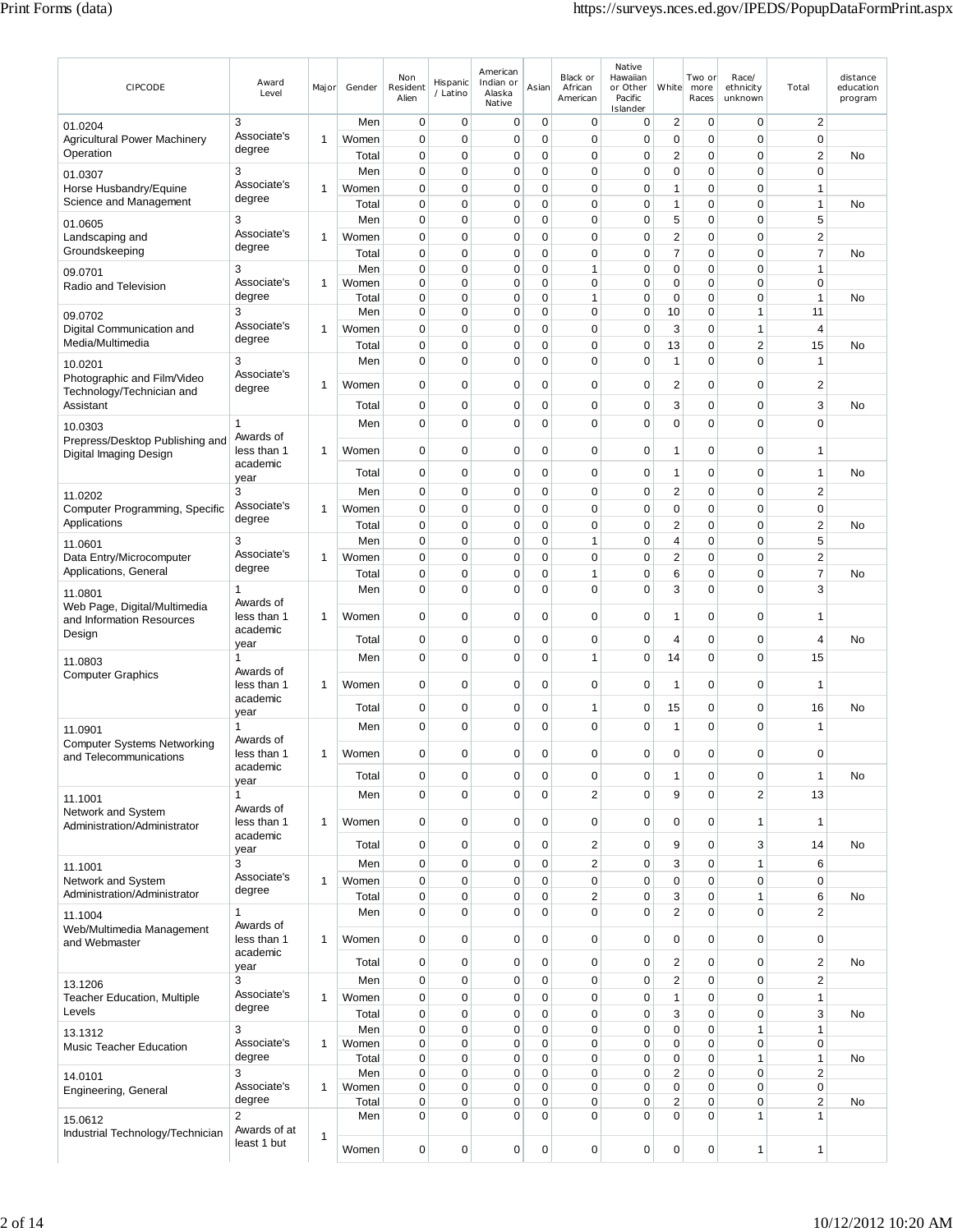| CIPCODE                                                             | Award<br>Level                             | Major | Gender                | Non<br>Resident<br>Alien     | Hispanic<br>/ Latino          | American<br>Indian or<br>Alaska<br>Native | Asian               | Black or<br>African<br>American | Native<br>Hawaiian<br>or Other<br>Pacific<br>Islander | White                                 | Two or<br>more<br>Races    | Race/<br>ethnicity<br>unknown | Total                        | distance<br>education<br>program |
|---------------------------------------------------------------------|--------------------------------------------|-------|-----------------------|------------------------------|-------------------------------|-------------------------------------------|---------------------|---------------------------------|-------------------------------------------------------|---------------------------------------|----------------------------|-------------------------------|------------------------------|----------------------------------|
|                                                                     | less than 2<br>academic<br>years           |       | Total                 | $\mathbf 0$                  | $\mathbf 0$                   | $\mathbf 0$                               | $\mathbf 0$         | 0                               | $\mathbf 0$                                           | $\mathbf 0$                           | 0                          | $\overline{2}$                | $\overline{\mathbf{c}}$      | No                               |
| 15.0612<br>Industrial Technology/Technician                         | 3<br>Associate's                           | 1     | Men<br>Women          | $\mathbf 0$<br>$\mathbf 0$   | 0<br>$\mathbf 0$              | $\mathbf 0$<br>$\mathbf 0$                | 0<br>$\mathbf 0$    | $\mathbf 0$<br>$\mathbf 0$      | $\mathbf 0$<br>0                                      | 4<br>0                                | $\mathbf 0$<br>$\mathbf 0$ | $\mathbf{1}$<br>$\mathbf 0$   | 5<br>$\pmb{0}$               |                                  |
|                                                                     | degree                                     |       | Total                 | 0                            | $\mathbf 0$                   | $\mathbf 0$                               | 0                   | $\mathbf 0$                     | $\mathbf 0$<br>$\mathbf 0$                            | 4                                     | $\mathbf 0$                | 1<br>$\mathbf 0$              | 5<br>$\overline{\mathbf{c}}$ | No                               |
| 15.1102<br>Surveying Technology/Surveying                           | 3<br>Associate's<br>degree                 | 1     | Men<br>Women<br>Total | 0<br>$\mathbf 0$<br>0        | 0<br>0<br>0                   | 0<br>$\mathbf 0$<br>0                     | 0<br>0<br>0         | 0<br>$\mathbf 0$<br>0           | $\mathbf 0$<br>$\mathbf 0$                            | $\overline{c}$<br>0<br>$\overline{c}$ | 0<br>0<br>0                | $\mathbf 0$<br>$\mathbf 0$    | 0<br>$\overline{\mathbf{c}}$ | No                               |
| 15.1202                                                             | 3                                          |       | Men                   | 0                            | 0                             | $\mathbf 0$                               | 0                   | $\mathbf{1}$                    | $\mathbf 0$                                           | $\overline{7}$                        | 0                          | 1                             | 9                            |                                  |
| Computer Technology/Computer<br>Systems Technology                  | Associate's<br>degree                      | 1     | Women<br>Total        | 0<br>0                       | 0<br>0                        | $\mathbf 0$<br>0                          | 0<br>0              | $\mathbf 0$<br>$\mathbf{1}$     | $\mathbf 0$<br>0                                      | 0<br>7                                | 0<br>0                     | $\mathbf 0$<br>$\mathbf 1$    | 0<br>9                       | No                               |
| 15.1302<br>CAD/CADD Drafting and/or<br>Design Technology/Technician | 2<br>Awards of at<br>least 1 but           | 1     | Men<br>Women          | $\mathbf 0$<br>0             | $\mathbf 0$<br>0              | $\mathbf 0$<br>0                          | 0<br>0              | $\mathbf 0$<br>0                | $\mathbf 0$<br>0                                      | $\mathbf{1}$<br>0                     | $\mathbf 0$<br>0           | $\mathbf 0$<br>$\mathbf 0$    | $\mathbf{1}$<br>0            |                                  |
|                                                                     | less than 2<br>academic                    |       | Total                 | 0                            | 0                             | 0                                         | 0                   | 0                               | 0                                                     | 1                                     | 0                          | 0                             | 1                            | No                               |
| 19.0709                                                             | years<br>1                                 |       | Men                   | $\mathbf 0$                  | $\mathbf 0$                   | $\mathbf 0$                               | $\mathbf 0$         | $\mathbf 0$                     | $\mathbf 0$                                           | 0                                     | $\mathbf 0$                | $\mathbf 0$                   | $\mathbf 0$                  |                                  |
| Child Care Provider/Assistant                                       | Awards of<br>less than 1                   | 1     | Women                 | $\mathbf{1}$                 | 0                             | 0                                         | 0                   | 0                               | $\mathbf 0$                                           | 0                                     | 0                          | 0                             | 1                            |                                  |
|                                                                     | academic<br>year                           |       | Total                 | $\mathbf{1}$                 | 0                             | 0                                         | 0                   | 0                               | 0                                                     | 0                                     | 0                          | 0                             | 1                            | No                               |
| 19.0709<br>Child Care Provider/Assistant                            | 2<br>Awards of at                          |       | Men                   | 0                            | $\mathbf 0$                   | $\mathbf 0$                               | 0                   | 0                               | $\mathbf 0$                                           | 0                                     | $\mathbf 0$                | $\mathbf 0$                   | $\mathbf 0$                  |                                  |
|                                                                     | least 1 but<br>less than 2                 | 1     | Women                 | $\mathbf 0$                  | 0                             | $\mathbf 0$                               | 0                   | 0                               | 0                                                     | $\mathbf{1}$                          | $\mathbf 0$                | $\mathbf 0$                   | 1                            |                                  |
|                                                                     | academic<br>years                          |       | Total                 | 0                            | 0                             | 0                                         | 0                   | 0                               | 0                                                     | 1                                     | 0                          | 0                             | 1                            | No                               |
| 19.0709                                                             | 3                                          |       | Men                   | $\mathbf 0$                  | 0                             | $\mathbf 0$                               | $\mathbf 0$         | $\mathbf 0$                     | $\mathbf 0$                                           | $\mathbf 0$                           | $\mathbf 0$                | $\mathbf 0$                   | 0                            |                                  |
| Child Care Provider/Assistant                                       | Associate's                                | 1     | Women                 | $\mathbf{1}$                 | 1                             | 0                                         | 0                   | 1                               | $\mathbf 0$                                           | 0                                     | 0                          | $\mathbf 0$                   | 3                            |                                  |
| 24.0101                                                             | degree<br>3                                |       | Total<br>Men          | $\mathbf{1}$<br>$\mathbf{1}$ | 1<br>1                        | $\mathbf 0$<br>$\mathbf 0$                | 0<br>1              | $\mathbf{1}$<br>$\mathbf 2$     | $\mathbf 0$<br>$\mathbf 0$                            | $\mathbf 0$<br>25                     | 0<br>$\mathbf 0$           | $\mathbf 0$<br>6              | 3<br>36                      | No                               |
| Liberal Arts and Sciences/Liberal<br><b>Studies</b>                 | Associate's<br>degree                      | 1     | Women                 | 0                            | 3                             | $\mathbf{1}$                              | 0                   | 12                              | 0                                                     | 54                                    | 0                          | $\overline{4}$                | 74                           |                                  |
|                                                                     | 3                                          |       | Total<br>Men          | $\mathbf{1}$<br>$\mathbf{1}$ | 4<br>1                        | $\mathbf{1}$<br>1                         | 1<br>0              | 14<br>$\mathbf{1}$              | $\mathbf 0$<br>$\mathbf 0$                            | 79<br>10                              | 0<br>$\mathbf 0$           | 10<br>$\mathbf 0$             | 110<br>14                    | No                               |
| 24.0102<br><b>General Studies</b>                                   | Associate's                                | 1     | Women                 | 1                            | 1                             | 0                                         | 1                   | 6                               | 0                                                     | 29                                    | 0                          | $\overline{2}$                | 40                           |                                  |
|                                                                     | degree                                     |       | Total                 | $\overline{2}$               | $\overline{c}$                | $\mathbf{1}$                              | 1                   | 7                               | $\mathbf 0$                                           | 39                                    | 0                          | $\overline{2}$                | 54                           | No                               |
| 30.0101                                                             | 3<br>Associate's                           | 1     | Men<br>Women          | $\overline{\mathbf{c}}$<br>3 | 0<br>$\overline{c}$           | $\mathbf 0$<br>$\mathbf 0$                | 6<br>$\overline{7}$ | 3<br>$\overline{7}$             | $\mathbf 0$<br>$\mathbf 0$                            | 72<br>89                              | 0<br>0                     | 10<br>11                      | 93<br>119                    |                                  |
| <b>Biological and Physical Sciences</b>                             | degree                                     |       | Total                 | 5                            | $\overline{2}$                | $\mathbf 0$                               | 13                  | 10                              | $\mathbf 0$                                           | 161                                   | $\mathbf 0$                | 21                            | 212                          | No                               |
| 43.0107                                                             | 3                                          |       | Men                   | $\mathbf 0$                  | 0                             | $\mathbf 0$                               | 0                   | 3                               | $\mathbf 0$                                           | 14                                    | 0                          | 1                             | 18                           |                                  |
| Criminal Justice/Police Science                                     | Associate's<br>degree                      | 1     | Women<br>Total        | $\mathbf 0$<br>$\mathbf 0$   | $\mathbf 0$<br>0              | $\mathbf 0$<br>0                          | 0<br>0              | $\mathbf{1}$<br>4               | $\mathbf 0$<br>0                                      | 5<br>19                               | 0<br>0                     | $\mathbf 0$<br>$\overline{1}$ | 6<br>24                      | No                               |
| 43.0203                                                             | 3                                          |       | Men                   | 0                            | 0                             | 0                                         | 0                   | 0                               | 0                                                     | 1                                     | 0                          | $\pmb{0}$                     | 1                            |                                  |
| Fire Science/Fire-fighting                                          | Associate's<br>degree                      | 1     | Women                 | 0                            | 0                             | 0                                         | 0                   | 0                               | $\mathbf 0$                                           | 0                                     | $\mathbf 0$                | $\mathbf 0$                   | 0                            |                                  |
| 46.0302                                                             | $\overline{\mathbf{c}}$                    |       | Total<br>Men          | $\pmb{0}$<br>$\mathbf 0$     | $\mathbf 0$<br>$\overline{0}$ | $\mathbf 0$<br>$\mathbf 0$                | $\mathbf 0$<br>0    | $\mathbf 0$<br>$\mathbf 0$      | $\pmb{0}$<br>$\mathbf 0$                              | 1<br>$\mathbf{1}$                     | $\mathbf 0$<br>0           | $\mathbf 0$<br>$\mathbf 0$    | $\mathbf{1}$<br>1            | No                               |
| Electrician                                                         | Awards of at<br>least 1 but                |       |                       |                              |                               |                                           |                     |                                 |                                                       |                                       |                            |                               |                              |                                  |
|                                                                     | less than 2<br>academic                    | 1     | Women<br>Total        | $\mathbf 0$<br>$\pmb{0}$     | $\mathbf 0$<br>$\mathbf 0$    | $\mathbf 0$<br>0                          | $\mathbf 0$<br>0    | $\mathbf 0$<br>0                | $\pmb{0}$<br>$\pmb{0}$                                | $\mathbf 0$<br>1                      | $\mathbf 0$<br>$\mathbf 0$ | $\mathbf 0$<br>$\mathbf 0$    | 0<br>1                       | No                               |
| 46.0401                                                             | years<br>2                                 |       | Men                   | $\pmb{0}$                    | $\mathbf 0$                   | $\overline{0}$                            | 0                   | $\mathbf{1}$                    | $\pmb{0}$                                             | $\mathbf 0$                           | $\mathbf 0$                | $\mathbf 0$                   | $\mathbf{1}$                 |                                  |
| <b>Building/Property Maintenance</b>                                | Awards of at<br>least 1 but<br>less than 2 | 1     | Women                 | $\mathbf 0$                  | $\overline{0}$                | $\mathbf 0$                               | $\mathbf 0$         | $\mathbf 0$                     | $\pmb{0}$                                             | $\mathbf 0$                           | $\mathbf 0$                | $\mathbf 0$                   | $\pmb{0}$                    |                                  |
|                                                                     | academic<br>years                          |       | Total                 | $\mathbf 0$                  | 0                             | 0                                         | 0                   | 1                               | $\mathbf 0$                                           | 0                                     | $\mathbf 0$                | $\mathbf 0$                   | 1                            | No                               |
| 46.0499                                                             | 3                                          |       | Men                   | $\pmb{0}$                    | $\mathbf 0$                   | $\pmb{0}$                                 | $\mathbf 0$         | $\mathbf{1}$                    | $\pmb{0}$                                             | 3                                     | $\mathbf 0$                | $\mathbf 0$                   | 4                            |                                  |
| Building/Construction Finishing,                                    | Associate's                                | 1     | Women                 | $\mathbf 0$                  | $\mathbf 0$                   | $\mathbf 0$                               | 0                   | $\mathbf 0$                     | $\pmb{0}$                                             | 0                                     | $\mathbf 0$                | $\mathbf 0$                   | 0                            |                                  |
| Management, and Inspection,<br>Other                                | degree                                     |       | Total                 | $\pmb{0}$                    | $\mathbf 0$                   | $\mathbf 0$                               | 0                   | $\mathbf{1}$                    | $\pmb{0}$                                             | 3                                     | $\mathbf 0$                | $\mathbf 0$                   | 4                            | No                               |
| 46.0502                                                             | $\overline{2}$                             |       | Men                   | $\mathbf 0$                  | $\mathbf 0$                   | $\overline{0}$                            | 0                   | $\pmb{0}$                       | $\pmb{0}$                                             | $\mathbf{1}$                          | $\mathbf 0$                | $\mathbf 0$                   | 1                            |                                  |
| Pipefitting/Pipefitter and Sprinkler                                | Awards of at                               |       |                       |                              |                               |                                           |                     |                                 |                                                       |                                       |                            |                               |                              |                                  |
| Fitter                                                              | least 1 but<br>less than 2<br>academic     | 1     | Women                 | $\mathbf 0$                  | $\mathbf 0$                   | $\mathbf 0$                               | $\mathbf 0$         | $\mathbf 0$                     | $\pmb{0}$                                             | 0                                     | $\mathbf 0$                | $\mathbf 0$                   | 0                            |                                  |
|                                                                     | years                                      |       | Total                 | $\mathbf 0$                  | $\mathbf 0$                   | $\mathbf 0$                               | 0                   | $\mathbf 0$                     | $\mathbf 0$                                           | 1                                     | $\mathbf 0$                | 0                             | 1                            | No                               |
| 46.0502                                                             | 3                                          |       | Men                   | $\pmb{0}$                    | $\mathbf 0$                   | $\mathbf 0$                               | 0                   | $\mathbf 0$                     | $\mathbf 0$                                           | 1                                     | $\mathbf 0$                | $\mathbf 0$                   | 1                            |                                  |
| Pipefitting/Pipefitter and Sprinkler<br>Fitter                      | Associate's<br>degree                      | 1     | Women<br>Total        | $\pmb{0}$<br>$\mathbf 0$     | $\mathbf 0$<br>$\mathbf 0$    | $\mathbf 0$<br>$\mathbf 0$                | 0<br>0              | $\mathbf 0$<br>$\pmb{0}$        | $\pmb{0}$<br>$\pmb{0}$                                | 0<br>$\mathbf{1}$                     | $\mathbf 0$<br>$\mathbf 0$ | $\pmb{0}$<br>$\pmb{0}$        | 0<br>$\mathbf{1}$            | No                               |
|                                                                     |                                            |       |                       |                              |                               |                                           |                     |                                 |                                                       |                                       |                            |                               |                              |                                  |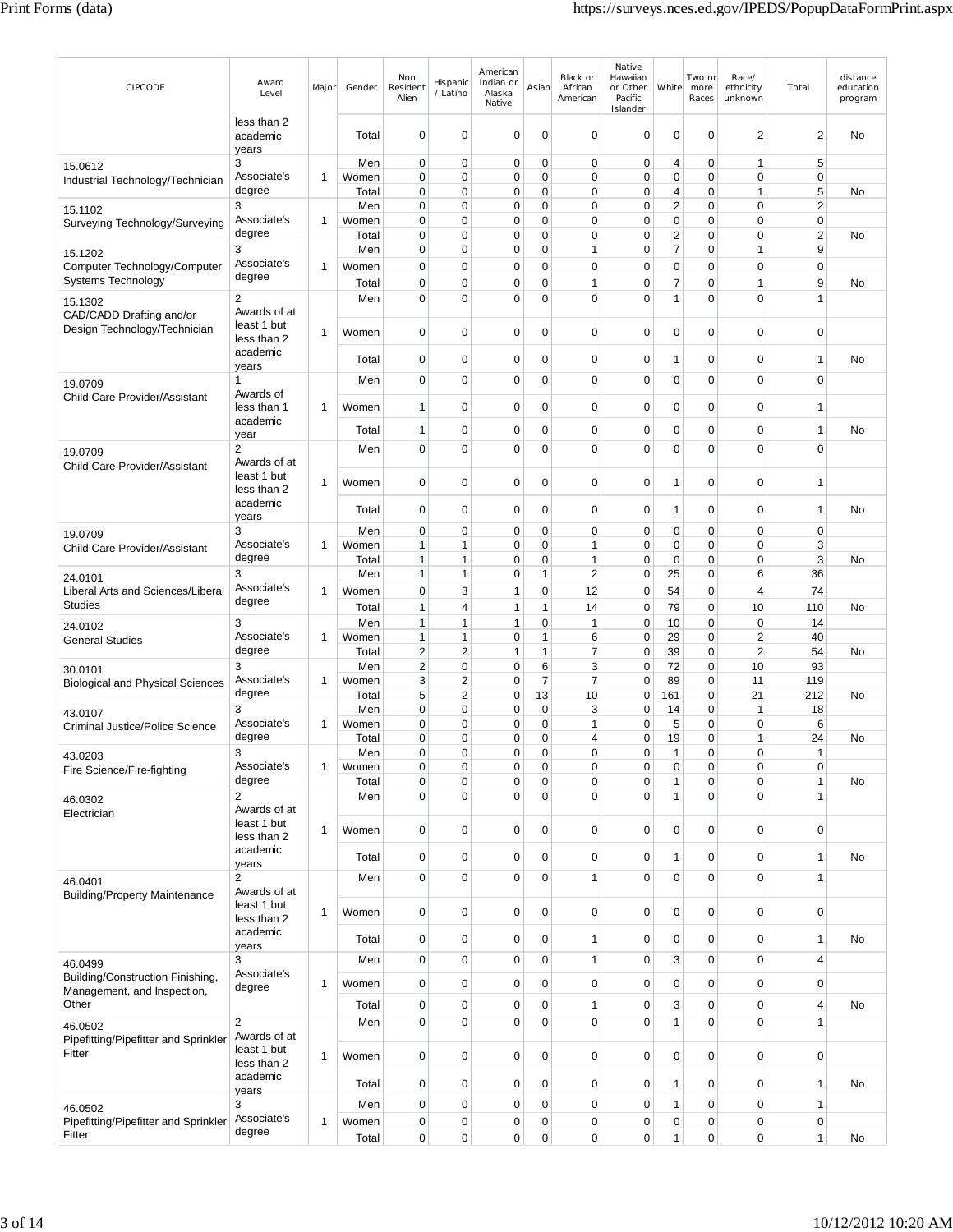| CIPCODE                                                                    | Award<br>Level                             | Major        | Gender         | Non<br>Resident<br>Alien   | Hispanic<br>/ Latino                               | American<br>Indian or<br>Alaska<br>Native | Asian                    | Black or<br>African<br>American | Native<br>Hawaiian<br>or Other<br>Pacific<br>Islander | White                        | Two or<br>more<br>Races    | Race/<br>ethnicity<br>unknown    | Total             | distance<br>education<br>program |                |             |   |   |  |
|----------------------------------------------------------------------------|--------------------------------------------|--------------|----------------|----------------------------|----------------------------------------------------|-------------------------------------------|--------------------------|---------------------------------|-------------------------------------------------------|------------------------------|----------------------------|----------------------------------|-------------------|----------------------------------|----------------|-------------|---|---|--|
| 47.0105                                                                    | $\overline{2}$<br>Awards of at             |              | Men            | $\mathbf 0$                | $\mathbf 0$                                        | $\mathbf 0$                               | $\mathbf 0$              | $\mathbf 0$                     | 0                                                     | 3                            | 0                          | $\mathbf 0$                      | 3                 |                                  |                |             |   |   |  |
| <b>Industrial Electronics</b><br>Technology/Technician                     | least 1 but<br>less than 2                 | 1            | Women          | 0                          | $\mathbf 0$                                        | 0                                         | 0                        | 0                               | 0                                                     | $\mathbf 0$                  | $\mathbf 0$                | 0                                | $\pmb{0}$         |                                  |                |             |   |   |  |
|                                                                            | academic<br>years                          |              | Total          | 0                          | 0                                                  | 0                                         | 0                        | 0                               | 0                                                     | 3                            | $\mathbf 0$                | $\mathbf 0$                      | 3                 | No                               |                |             |   |   |  |
| 47.0201                                                                    | $\overline{2}$                             |              | Men            | $\mathbf 0$                | $\mathbf 0$                                        | $\mathbf 0$                               | $\mathbf 0$              | 3                               | $\pmb{0}$                                             | 13                           | $\mathbf 0$                | $\mathbf{1}$                     | 17                |                                  |                |             |   |   |  |
| Heating, Air Conditioning,<br>Ventilation and Refrigeration<br>Maintenance | Awards of at<br>least 1 but<br>less than 2 | 1            | Women          | 0                          | $\mathbf 0$                                        | 0                                         | 0                        | 0                               | 0                                                     | $\mathbf 0$                  | 0                          | $\mathbf 0$                      | $\mathbf 0$       |                                  |                |             |   |   |  |
| Technology/Technician                                                      | academic<br>years                          |              | Total          | 0                          | 0                                                  | 0                                         | 0                        | 3                               | 0                                                     | 13                           | 0                          | 1                                | 17                | No                               |                |             |   |   |  |
| 47.0201                                                                    | 3<br>Associate's                           |              | Men            | 0                          | $\mathbf 0$                                        | $\mathbf 0$                               | 0                        | 0                               | 0                                                     | 5                            | $\mathbf 0$                | $\mathbf{1}$                     | 6                 |                                  |                |             |   |   |  |
| Heating, Air Conditioning,<br>Ventilation and Refrigeration<br>Maintenance | degree                                     | 1            | Women          | $\mathbf 0$                | $\mathbf 0$                                        | 0                                         | 0                        | 0                               | 0                                                     | 0                            | $\mathbf 0$                | 0                                | 0                 |                                  |                |             |   |   |  |
| Technology/Technician                                                      |                                            |              | Total          | 0                          | $\mathbf 0$                                        | 0                                         | 0                        | 0                               | 0                                                     | 5                            | $\mathbf 0$                | 1                                | 6                 | No                               |                |             |   |   |  |
| 47.0603                                                                    | 1<br>Awards of                             |              | Men            | $\mathbf 0$                | $\overline{2}$                                     | $\mathbf 0$                               | $\mathbf 0$              | 4                               | $\pmb{0}$                                             | 22                           | $\mathbf 0$                | $\mathbf{1}$                     | 29                |                                  |                |             |   |   |  |
| Autobody/Collision and Repair<br>Technology/Technician                     | less than 1<br>academic                    | 1            | Women          | $\mathbf 0$                | $\mathbf 0$                                        | 0                                         | 0                        | 0                               | 0                                                     | $\pmb{0}$                    | $\mathbf 0$                | 0                                | $\mathbf 0$       |                                  |                |             |   |   |  |
|                                                                            | year                                       |              | Total          | $\mathbf 0$                | $\overline{\mathbf{c}}$                            | 0                                         | 0                        | 4                               | $\mathbf 0$                                           | 22                           | $\mathbf 0$                | 1                                | 29                | No                               |                |             |   |   |  |
| 47.0603<br>Autobody/Collision and Repair                                   | $\overline{2}$<br>Awards of at             |              | Men            | $\mathbf 0$                | $\overline{0}$                                     | 0                                         | 0                        | 0                               | $\mathbf 0$                                           | $\mathbf{1}$                 | $\mathbf 0$                | $\mathbf 0$                      | $\mathbf{1}$      |                                  |                |             |   |   |  |
| Technology/Technician                                                      | least 1 but<br>less than 2                 | 1            | Women          | $\mathbf 0$                | $\mathbf 0$                                        | 0                                         | 0                        | 0                               | 0                                                     | $\mathbf 0$                  | $\mathbf 0$                | 0                                | 0                 |                                  |                |             |   |   |  |
|                                                                            | academic<br>years                          |              | Total          | 0                          | $\mathbf 0$                                        | 0                                         | 0                        | 0                               | 0                                                     | $\mathbf{1}$                 | 0                          | 0                                | 1                 | No                               |                |             |   |   |  |
| 47.0603                                                                    | 3                                          |              | Men            | $\mathbf 0$                | $\mathbf 0$                                        | 0                                         | 0                        | $\mathbf 0$                     | 0                                                     | $\mathbf{1}$                 | $\mathbf 0$                | $\overline{2}$                   | 3                 |                                  |                |             |   |   |  |
| Autobody/Collision and Repair<br>Technology/Technician                     | Associate's<br>degree                      | 1            | Women<br>Total | $\mathbf 0$<br>$\mathbf 0$ | $\mathbf 0$<br>$\mathbf 0$                         | $\mathbf 0$<br>0                          | 0<br>0                   | $\mathbf 0$<br>0                | 0<br>$\mathbf 0$                                      | $\mathbf 0$<br>$\mathbf{1}$  | $\mathbf 0$<br>0           | 0<br>$\overline{2}$              | $\mathbf 0$<br>3  | No                               |                |             |   |   |  |
| 47.0604                                                                    | 1                                          |              | Men            | $\mathbf 0$                | 5                                                  | 0                                         | 1                        | 1                               | 0                                                     | 25                           | $\mathbf 0$                | 5                                | 37                |                                  |                |             |   |   |  |
| Automobile/Automotive<br>Mechanics                                         | Awards of<br>less than 1                   | 1            | Women          | $\mathbf 0$                | $\mathbf 0$                                        | 0                                         | 0                        | 0                               | $\mathbf 0$                                           | $\mathbf{1}$                 | $\mathbf 0$                | $\mathbf 0$                      | 1                 |                                  |                |             |   |   |  |
| Technology/Technician                                                      | academic<br>year                           |              | Total          | 0                          | 5                                                  | 0                                         | 1                        | 1                               | 0                                                     | 26                           | 0                          | 5                                | 38                | No                               |                |             |   |   |  |
| 47.0604                                                                    | 3                                          |              | Men            | $\mathbf 0$                | $\mathbf 0$                                        | 0                                         | $\mathbf{1}$             | 0                               | $\mathbf 0$                                           | $\overline{7}$               | $\mathbf 0$                | $\overline{2}$                   | 10                |                                  |                |             |   |   |  |
| Automobile/Automotive<br><b>Mechanics</b>                                  | Associate's<br>degree                      | 1            | Women          | $\mathbf 0$                | $\mathbf 0$                                        | 0                                         | 0                        | 0                               | 0                                                     | $\mathbf{1}$                 | $\mathbf 0$                | 0                                | 1                 |                                  |                |             |   |   |  |
| Technology/Technician                                                      |                                            |              | Total          | $\mathbf 0$                | $\mathbf 0$                                        | $\mathbf 0$                               | $\mathbf{1}$             | 0                               | 0                                                     | 8                            | $\mathbf 0$                | $\overline{2}$                   | 11                | No                               |                |             |   |   |  |
| 47.0605                                                                    | 3<br>Associate's                           |              | Men            | 0                          | $\mathbf 0$                                        | 0                                         | 0                        | 0                               | 0                                                     | 3                            | $\mathbf 0$                | 5                                | 8                 |                                  |                |             |   |   |  |
| <b>Diesel Mechanics</b><br>Technology/Technician                           | degree                                     | 1            | Women<br>Total | 0<br>0                     | $\mathbf 0$<br>$\mathbf 0$                         | $\mathbf 0$<br>0                          | 0<br>0                   | 0<br>0                          | 0<br>0                                                | $\mathbf 0$<br>3             | $\mathbf 0$<br>0           | 0<br>5                           | $\mathbf 0$<br>8  | No                               |                |             |   |   |  |
| 49.0205                                                                    | 1                                          |              | Men            | $\mathbf 0$                | 0                                                  | 0                                         | 1                        | 4                               | 0                                                     | 23                           | 0                          | 4                                | 32                |                                  |                |             |   |   |  |
| <b>Truck and Bus</b><br>Driver/Commercial Vehicle                          | Awards of<br>less than 1                   | 1            |                |                            |                                                    |                                           |                          | Women                           | $\mathbf 0$                                           | $\mathbf 0$                  | 0                          | $\mathbf 0$                      | 0                 | 0                                | $\overline{c}$ | $\mathbf 0$ | 1 | 3 |  |
| Operator and Instructor                                                    | academic<br>year                           |              | Total          | $\mathbf 0$                | $\pmb{0}$                                          | 0                                         | 1                        | 4                               | 0                                                     | 25                           | $\mathbf 0$                | 5                                | 35                | No                               |                |             |   |   |  |
| 50.0409                                                                    | 3<br>Associate's                           |              | Men            | $\pmb{0}$                  | $\pmb{0}$                                          | $\mathbf 0$                               | $\mathbf 0$              | $\mathbf 0$                     | $\pmb{0}$                                             | $\mathbf{1}$                 | $\mathbf 0$                | $\mathbf 0$                      | $\mathbf{1}$      |                                  |                |             |   |   |  |
| Graphic Design                                                             | degree                                     | $\mathbf{1}$ | Women<br>Total | $\mathbf 0$<br>$\pmb{0}$   | 1<br>$\mathbf{1}$                                  | 0<br>$\mathbf 0$                          | $\mathbf 0$<br>$\pmb{0}$ | $\mathbf 0$<br>$\mathbf 0$      | $\pmb{0}$<br>0                                        | $\mathbf{1}$<br>$\sqrt{2}$   | $\mathbf 0$<br>$\mathbf 0$ | $\mathbf{1}$<br>$\mathbf{1}$     | 3<br>$\pmb{4}$    | No                               |                |             |   |   |  |
| 50.0702                                                                    | 3                                          |              | Men            | $\mathbf 0$                | $\pmb{0}$                                          | $\mathbf 0$                               | 0                        | $\mathbf{1}$                    | $\pmb{0}$                                             | $\pmb{0}$                    | $\mathbf 0$                | $\mathbf 0$                      | 1                 |                                  |                |             |   |   |  |
| Fine/Studio Arts, General                                                  | Associate's<br>degree                      | 1            | Women<br>Total | $\mathbf 0$<br>0           | $\pmb{0}$<br>$\pmb{0}$                             | 0<br>0                                    | 0<br>0                   | $\mathbf 0$<br>$\mathbf{1}$     | 0<br>0                                                | $\sqrt{2}$<br>$\overline{2}$ | $\mathbf 0$<br>$\mathbf 0$ | $\overline{2}$<br>$\overline{2}$ | $\pmb{4}$<br>5    | No                               |                |             |   |   |  |
| 50.0901                                                                    | 3                                          |              | Men            | 0                          | 0                                                  | 0                                         | 0                        | 0                               | 0                                                     | $\mathbf 0$                  | $\mathbf 0$                | 0                                | $\mathbf 0$       |                                  |                |             |   |   |  |
| Music, General                                                             | Associate's<br>degree                      | 1            | Women<br>Total | $\mathbf 0$<br>0           | 0<br>0                                             | 0<br>0                                    | 0<br>$\mathbf 0$         | 0<br>0                          | 0<br>0                                                | $\mathbf{1}$<br>$\mathbf{1}$ | 0<br>$\mathbf 0$           | $\mathbf 0$<br>0                 | $\mathbf{1}$<br>1 | No                               |                |             |   |   |  |
| 51.0602                                                                    | 3                                          |              | Men            | $\pmb{0}$                  | 0                                                  | 0                                         | 0                        | $\mathbf 0$                     | 0                                                     | $\pmb{0}$                    | $\mathbf 0$                | 0                                | $\mathsf 0$       |                                  |                |             |   |   |  |
| Dental Hygiene/Hygienist                                                   | Associate's<br>degree                      | 1            | Women<br>Total | 0<br>0                     | $\overline{\mathbf{c}}$<br>$\overline{\mathbf{c}}$ | 0<br>0                                    | 1<br>1                   | 0<br>$\mathbf 0$                | 0<br>0                                                | 23<br>23                     | $\mathbf 0$<br>$\pmb{0}$   | 4<br>$\overline{4}$              | 30<br>30          | No                               |                |             |   |   |  |
| 51.0708                                                                    | 1                                          |              | Men            | $\mathbf 0$                | 0                                                  | 0                                         | $\mathbf 0$              | 0                               | 0                                                     | $\mathbf 0$                  | $\mathbf 0$                | $\mathbf 0$                      | $\pmb{0}$         |                                  |                |             |   |   |  |
| Medical<br>Transcription/Transcriptionist                                  | Awards of<br>less than 1                   | 1            | Women          | $\mathbf 0$                | $\mathbf 0$                                        | 0                                         | $\mathbf 0$              | $\mathbf 0$                     | 0                                                     | 3                            | $\mathbf 0$                | $\mathbf 0$                      | 3                 |                                  |                |             |   |   |  |
|                                                                            | academic<br>year                           |              | Total          | $\mathbf 0$                | 0                                                  | $\mathbf 0$                               | 0                        | $\mathbf 0$                     | 0                                                     | 3                            | $\mathbf 0$                | 0                                | 3                 | No                               |                |             |   |   |  |
| 51.0801                                                                    | 1                                          |              | Men            | $\mathbf 0$                | $\mathbf 0$                                        | $\mathbf 0$                               | $\mathbf 0$              | $\mathbf 0$                     | $\pmb{0}$                                             | $\mathbf 0$                  | $\mathbf 0$                | $\mathbf 0$                      | $\overline{0}$    |                                  |                |             |   |   |  |
| Medical/Clinical Assistant                                                 | Awards of<br>less than 1                   | 1            | Women          | $\mathbf 0$                | 1                                                  | 0                                         | 1                        | 6                               | 0                                                     | 8                            | $\mathbf 0$                | 1                                | 17                |                                  |                |             |   |   |  |
|                                                                            | academic<br>year                           |              | Total          | $\mathbf 0$                | 1                                                  | $\mathbf 0$                               | 1                        | 6                               | 0                                                     | 8                            | $\mathbf 0$                | 1                                | 17                | No                               |                |             |   |   |  |
| 51.0803                                                                    | 3                                          |              | Men            | $\mathbf 0$                | $\mathbf{1}$                                       | $\mathbf 0$                               | $\mathbf 0$              | 0                               | 0                                                     | $\mathbf 0$                  | $\mathbf 0$                | $\mathbf{1}$                     | 2                 |                                  |                |             |   |   |  |
| Occupational Therapist Assistant                                           | Associate's<br>degree                      | $\mathbf{1}$ | Women<br>Total | 0<br>0                     | 0<br>$\mathbf{1}$                                  | $\mathbf 0$<br>$\mathbf 0$                | 1<br>$\mathbf{1}$        | $\pmb{0}$<br>$\mathbf 0$        | 0<br>0                                                | 12<br>12                     | 0<br>$\mathbf 0$           | $\mathbf{1}$<br>$\overline{c}$   | 14<br>16          | No                               |                |             |   |   |  |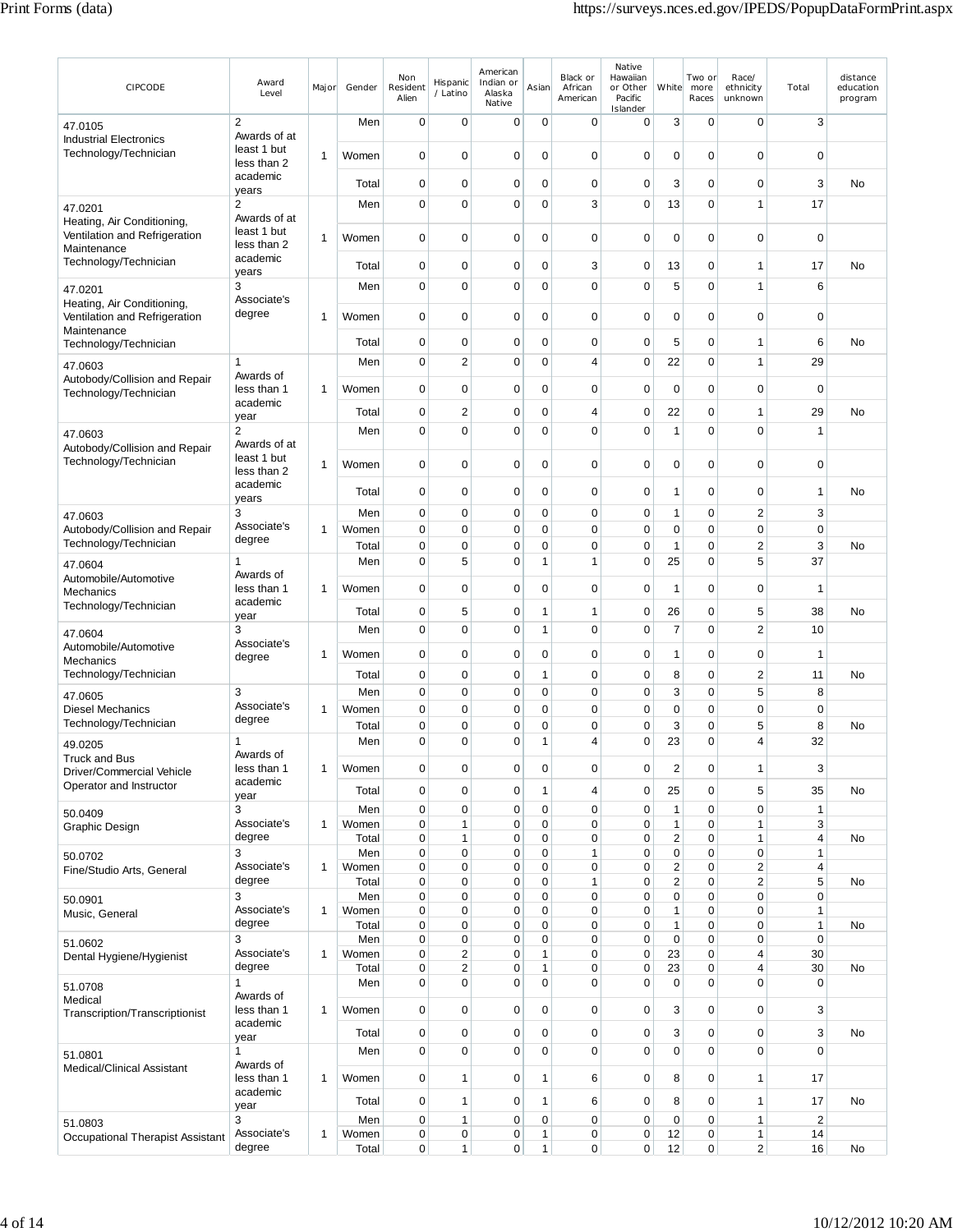| CIPCODE                                                      | Award<br>Level                 | Major            | Gender         | Non<br>Resident<br>Alien    | Hispanic<br>/ Latino        | American<br>Indian or<br>Alaska<br>Native | Asian                       | Black or<br>African<br>American | Native<br>Hawaiian<br>or Other<br>Pacific<br>Islander | White                   | Two or<br>more<br>Races    | Race/<br>ethnicity<br>unknown | Total          | distance<br>education<br>program |
|--------------------------------------------------------------|--------------------------------|------------------|----------------|-----------------------------|-----------------------------|-------------------------------------------|-----------------------------|---------------------------------|-------------------------------------------------------|-------------------------|----------------------------|-------------------------------|----------------|----------------------------------|
| 51.0808                                                      | 3                              |                  | Men            | $\mathbf 0$                 | 0                           | $\mathbf 0$                               | $\mathbf 0$                 | $\mathbf 0$                     | $\mathbf 0$                                           | 1                       | $\mathbf 0$                | 0                             | 1              |                                  |
| Veterinary/Animal Health                                     | Associate's<br>degree          | 1                | Women          | $\mathbf 0$                 | $\overline{c}$              | $\mathbf 0$                               | $\mathbf 0$                 | $\mathbf 0$                     | $\pmb{0}$                                             | 24                      | $\mathbf 0$                | 1                             | 27             |                                  |
| Technology/Technician and<br><b>Veterinary Assistant</b>     |                                |                  | Total          | $\mathbf 0$                 | $\overline{\mathbf{c}}$     | $\mathbf 0$                               | $\mathbf 0$                 | $\mathbf 0$                     | $\mathbf 0$                                           | 25                      | $\mathbf 0$                | $\mathbf{1}$                  | 28             | <b>No</b>                        |
| 51.0810                                                      | 1                              |                  | Men            | $\mathbf 0$                 | $\overline{c}$              | $\mathbf 0$                               | $\overline{2}$              | $\mathbf{1}$                    | $\pmb{0}$                                             | 27                      | $\mathbf 0$                | 3                             | 35             |                                  |
| <b>Emergency Care Attendant (EMT</b>                         | Awards of                      |                  |                |                             |                             |                                           |                             |                                 |                                                       |                         |                            |                               |                |                                  |
| Ambulance)                                                   | less than 1<br>academic        | 1                | Women          | $\mathbf 0$                 | $\mathbf 0$                 | $\mathbf 0$                               | $\mathbf 0$                 | $\mathbf 0$                     | 0                                                     | 17                      | $\mathbf 0$                | $\overline{2}$                | 19             |                                  |
|                                                              | year                           |                  | Total          | $\mathbf 0$                 | $\overline{c}$              | $\mathbf 0$                               | $\overline{c}$              | $\mathbf{1}$                    | $\mathbf 0$                                           | 44                      | $\mathbf 0$                | 5                             | 54             | <b>No</b>                        |
| 51.0908<br><b>Respiratory Care</b>                           | 3<br>Associate's               | 1                | Men<br>Women   | $\mathbf 0$<br>$\mathbf 0$  | 0<br>$\mathbf 0$            | $\mathbf 0$<br>$\mathbf 0$                | $\mathbf 0$<br>$\mathbf 0$  | $\mathbf 0$<br>$\mathbf 0$      | $\mathbf 0$<br>$\pmb{0}$                              | 4<br>9                  | $\mathbf 0$<br>$\mathbf 0$ | $\mathbf{1}$<br>$\mathbf 0$   | 5<br>9         |                                  |
| Therapy/Therapist                                            | degree                         |                  | Total          | $\mathbf 0$                 | $\mathbf 0$                 | $\mathbf 0$                               | $\mathbf 0$                 | $\mathbf 0$                     | $\pmb{0}$                                             | 13                      | $\mathbf 0$                | $\mathbf{1}$                  | 14             | No                               |
| 51.0909                                                      | $\overline{2}$                 |                  | Men            | $\mathbf 0$                 | $\mathbf 0$                 | 0                                         | $\mathbf 0$                 | $\mathbf 0$                     | $\mathbf 0$                                           | $\mathbf 0$             | $\mathbf 0$                | $\mathbf 0$                   | 0              |                                  |
| Surgical                                                     | Awards of at<br>least 1 but    |                  |                |                             |                             |                                           |                             |                                 |                                                       |                         |                            |                               |                |                                  |
| Technology/Technologist                                      | less than 2                    | 1                | Women          | $\mathbf 0$                 | $\mathbf 0$                 | $\mathbf 0$                               | $\mathbf 0$                 | 1                               | $\mathbf 0$                                           | $\mathbf 0$             | $\mathbf 0$                | 0                             | 1              |                                  |
|                                                              | academic                       |                  | Total          | $\mathbf 0$                 | 0                           | $\mathbf 0$                               | $\mathbf 0$                 | $\mathbf{1}$                    | $\mathbf 0$                                           | $\mathbf 0$             | $\mathbf 0$                | 0                             | 1              | <b>No</b>                        |
| 51.0909                                                      | years<br>3                     |                  | Men            | $\mathbf 0$                 | 0                           | $\mathbf 0$                               | $\mathbf 0$                 | $\mathbf 0$                     | $\mathbf 0$                                           | 3                       | $\mathbf 0$                | 0                             | 3              |                                  |
| Surgical                                                     | Associate's                    | 1                | Women          | $\mathbf 0$                 | $\mathbf 0$                 | $\mathbf 0$                               | 0                           | $\mathbf 0$                     | $\mathbf 0$                                           | 15                      | $\mathbf 0$                | $\overline{c}$                | 17             |                                  |
| Technology/Technologist                                      | degree                         |                  | Total          | 0                           | $\mathbf 0$                 | $\mathbf 0$                               | $\mathbf 0$                 | $\mathbf 0$                     | $\pmb{0}$                                             | 18                      | $\mathbf 0$                | $\overline{2}$                | 20             | No                               |
| 51.0911                                                      | 3<br>Associate's               | 1                | Men            | $\mathbf 0$                 | $\mathbf 0$                 | $\mathbf 0$                               | $\mathbf{1}$                | $\mathbf 0$                     | $\mathbf 0$                                           | 1                       | $\mathbf 0$                | $\mathbf{1}$                  | 3              |                                  |
| Radiologic Technology/Science -<br>Radiographer              | degree                         |                  | Women<br>Total | $\mathbf 0$<br>$\mathbf 0$  | $\mathbf 0$<br>$\mathbf 0$  | $\mathbf 0$<br>$\mathbf 0$                | $\mathbf 0$<br>$\mathbf{1}$ | $\mathbf{1}$<br>$\mathbf{1}$    | $\mathbf 0$<br>$\pmb{0}$                              | $\overline{7}$<br>8     | $\mathbf 0$<br>$\mathbf 0$ | $\mathbf 0$<br>$\mathbf{1}$   | 8<br>11        | No                               |
| 51.3103                                                      | $\overline{2}$                 |                  | Men            | $\mathbf 0$                 | $\mathbf 0$                 | $\mathbf 0$                               | $\mathbf 0$                 | $\mathbf 0$                     | $\mathbf 0$                                           | $\mathbf 0$             | $\mathbf 0$                | $\mathbf 0$                   | 0              |                                  |
| Dietetic Technician                                          | Awards of at                   |                  |                |                             |                             |                                           |                             |                                 |                                                       |                         |                            |                               |                |                                  |
|                                                              | least 1 but<br>less than 2     | 1                | Women          | $\mathbf 0$                 | $\mathbf 0$                 | $\mathbf 0$                               | $\mathbf 0$                 | $\mathbf 0$                     | $\pmb{0}$                                             | 1                       | $\mathbf 0$                | $\mathbf 0$                   | 1              |                                  |
|                                                              | academic                       |                  | Total          | $\mathbf 0$                 | $\mathbf 0$                 | $\mathbf 0$                               | 0                           | $\mathbf 0$                     | $\mathbf 0$                                           | 1                       | $\mathbf 0$                | $\mathbf 0$                   | 1              | <b>No</b>                        |
|                                                              | years<br>2                     |                  | Men            | $\mathbf 0$                 | $\mathbf{1}$                | $\mathbf 0$                               | $\mathbf 0$                 | $\mathbf 0$                     | $\mathbf 0$                                           | $\overline{2}$          | $\mathbf 0$                | $\mathbf 0$                   | 3              |                                  |
| 51.3501<br>Massage Therapy/Therapeutic                       | Awards of at                   |                  |                |                             |                             |                                           |                             |                                 |                                                       |                         |                            |                               |                |                                  |
| Massage                                                      | least 1 but<br>less than 2     | 1                | Women          | 0                           | 0                           | 0                                         | 0                           | 0                               | $\mathbf 0$                                           | 8                       | 0                          | 1                             | 9              |                                  |
|                                                              | academic                       |                  |                | $\mathbf 0$                 | 1                           | $\mathbf 0$                               | $\mathbf 0$                 | $\mathbf 0$                     | $\mathbf 0$                                           | 10                      | $\mathbf 0$                | 1                             |                | <b>No</b>                        |
|                                                              | years                          |                  | Total          |                             |                             |                                           |                             |                                 |                                                       |                         |                            |                               | 12             |                                  |
| 51.3801<br>Registered Nursing/Registered                     | 3<br>Associate's               | 1                | Men<br>Women   | $\mathbf{1}$<br>$\mathbf 0$ | 0<br>$\overline{c}$         | $\mathbf 0$<br>$\mathbf 0$                | 1<br>4                      | 1<br>$\overline{4}$             | $\mathbf 0$<br>$\mathbf 0$                            | 10<br>55                | $\mathbf 0$<br>$\mathbf 0$ | 1<br>3                        | 14<br>68       |                                  |
| Nurse                                                        | degree                         |                  | Total          | $\mathbf{1}$                | $\overline{c}$              | $\mathbf 0$                               | 5                           | 5                               | $\pmb{0}$                                             | 65                      | $\mathbf 0$                | 4                             | 82             | No                               |
| 51.3901                                                      | $\overline{2}$                 |                  | Men            | $\overline{1}$              | $\mathbf 0$                 | $\mathbf 0$                               | $\mathbf 0$                 | $\mathbf{1}$                    | $\mathbf 0$                                           | $\mathbf 0$             | $\mathbf 0$                | 0                             | $\overline{2}$ |                                  |
| Licensed Practical/Vocational                                | Awards of at<br>least 1 but    |                  |                |                             |                             |                                           |                             |                                 |                                                       |                         |                            |                               |                |                                  |
| Nurse Training                                               | less than 2                    | 1                | Women          | 2                           | 1                           | 0                                         | 2                           | 5                               | 0                                                     | 17                      | 0                          | 3                             | 30             |                                  |
|                                                              | academic<br>years              |                  | Total          | 3                           | 1                           | 0                                         | 2                           | 6                               | 0                                                     | 17                      | 0                          | 3                             | 32             | No                               |
| 51.3902                                                      | 1                              |                  | Men            | $\mathbf 0$                 | $\overline{c}$              | $\mathbf 0$                               | $\mathbf{1}$                | 8                               | $\mathbf 0$                                           | 18                      | $\Omega$                   | $\mathbf{1}$                  | 30             |                                  |
| Nursing Assistant/Aide and                                   | Awards of<br>less than 1       | 1                | Women          | $\mathbf{1}$                | 9                           | $\overline{2}$                            | 11                          | 33                              | 0                                                     | 138                     | $\mathbf 0$                | 4                             | 198            |                                  |
| Patient Care Assistant/Aide                                  | academic                       |                  |                |                             |                             |                                           |                             |                                 |                                                       |                         |                            |                               |                |                                  |
|                                                              | year                           |                  | Total          | $\mathbf{1}$                | 11                          | $\sqrt{2}$                                | 12                          | 41                              | $\pmb{0}$                                             | 156                     | $\mathbf 0$                | 5<br>$\mathbf{1}$             | 228            | No                               |
| 52.0201<br>Business Administration and                       | 3<br>Associate's               | $\mathbf{1}$     | Men<br>Women   | $\pmb{0}$<br>$\mathbf{1}$   | $\mathbf 0$<br>$\mathbf{1}$ | $\pmb{0}$<br>$\mathbf 0$                  | $\mathbf{1}$<br>$\mathbf 0$ | $\overline{2}$<br>5             | $\pmb{0}$<br>0                                        | $\boldsymbol{9}$<br>19  | $\mathbf 0$<br>$\mathbf 0$ | 0                             | 13<br>26       |                                  |
| Management, General                                          | degree                         |                  | Total          | $\mathbf{1}$                | 1                           | $\pmb{0}$                                 | $\mathbf{1}$                | $\overline{7}$                  | $\pmb{0}$                                             | 28                      | $\mathbf 0$                | $\mathbf{1}$                  | 39             | No                               |
| 52.0301                                                      | $\overline{c}$                 |                  | Men            | $\mathbf 0$                 | $\overline{0}$              | $\mathbf 0$                               | $\mathbf 0$                 | $\mathbf{1}$                    | $\pmb{0}$                                             | $\mathbf 0$             | $\mathbf 0$                | $\mathbf 0$                   | $\mathbf{1}$   |                                  |
| Accounting                                                   | Awards of at<br>least 1 but    |                  |                |                             |                             |                                           |                             |                                 |                                                       |                         |                            |                               |                |                                  |
|                                                              | less than 2                    | 1                | Women          | $\mathbf{1}$                | $\mathbf 0$                 | $\mathbf 0$                               | $\mathbf 0$                 | $\mathbf 0$                     | $\pmb{0}$                                             | $\overline{c}$          | $\mathbf 0$                | 0                             | 3              |                                  |
|                                                              | academic<br>years              |                  | Total          | $\mathbf{1}$                | $\mathbf 0$                 | $\mathbf 0$                               | $\mathbf 0$                 | $\mathbf{1}$                    | $\pmb{0}$                                             | $\sqrt{2}$              | 0                          | 0                             | 4              | No                               |
| 52.0301                                                      | 3                              |                  | Men            | $\pmb{0}$                   | $\mathbf 0$                 | $\pmb{0}$                                 | $\pmb{0}$                   | $\pmb{0}$                       | $\pmb{0}$                                             | $\mathbf{1}$            | $\pmb{0}$                  | 0                             | $\mathbf{1}$   |                                  |
| Accounting                                                   | Associate's<br>degree          | $\mathbf{1}$     | Women          | $\mathbf{1}$                | 0<br>$\mathbf 0$            | $\mathbf 0$<br>$\pmb{0}$                  | 1                           | $\mathbf 0$                     | $\mathbf 0$                                           | 10<br>11                | 0                          | 0<br>0                        | 12<br>13       |                                  |
| 52.0401                                                      | $\mathbf{1}$                   |                  | Total<br>Men   | $\mathbf{1}$<br>$\mathbf 0$ | $\overline{0}$              | $\mathbf 0$                               | $\mathbf{1}$<br>$\mathbf 0$ | $\mathbf 0$<br>$\mathbf 0$      | $\pmb{0}$<br>$\mathbf 0$                              | 0                       | 0<br>$\mathbf 0$           | $\mathbf 0$                   | $\mathbf 0$    | No                               |
| Administrative Assistant and                                 | Awards of                      |                  |                |                             |                             |                                           |                             |                                 |                                                       |                         |                            |                               |                |                                  |
| Secretarial Science, General                                 | academic                       | less than 1<br>1 | Women          | $\mathbf 0$                 | 1                           | $\mathbf 0$                               | $\mathbf 0$                 | $\mathbf{1}$                    | $\pmb{0}$                                             | 3                       | $\mathbf 0$                | 1                             | 6              |                                  |
|                                                              | year                           |                  | Total          | $\mathbf 0$                 | 1                           | $\mathbf 0$                               | $\mathbf 0$                 | $\mathbf{1}$                    | $\pmb{0}$                                             | 3                       | $\mathbf 0$                | 1                             | 6              | No                               |
| 52.0401                                                      | $\overline{2}$<br>Awards of at |                  | Men            | $\pmb{0}$                   | $\mathbf 0$                 | $\mathbf 0$                               | $\mathbf 0$                 | $\pmb{0}$                       | $\pmb{0}$                                             | 0                       | $\mathbf 0$                | 0                             | $\mathbf 0$    |                                  |
| Administrative Assistant and<br>Secretarial Science, General | least 1 but                    | 1                | Women          | $\mathbf 0$                 | 1                           | $\mathbf 0$                               | $\mathbf 0$                 | 3                               | $\pmb{0}$                                             | $\sqrt{2}$              | 0                          | 0                             | 6              |                                  |
|                                                              | less than 2<br>academic        |                  |                |                             |                             |                                           |                             |                                 |                                                       |                         |                            |                               |                |                                  |
|                                                              | years                          |                  | Total          | $\pmb{0}$                   | 1                           | $\pmb{0}$                                 | $\pmb{0}$                   | 3                               | 0                                                     | $\overline{\mathbf{c}}$ | 0                          | $\pmb{0}$                     | 6              | No                               |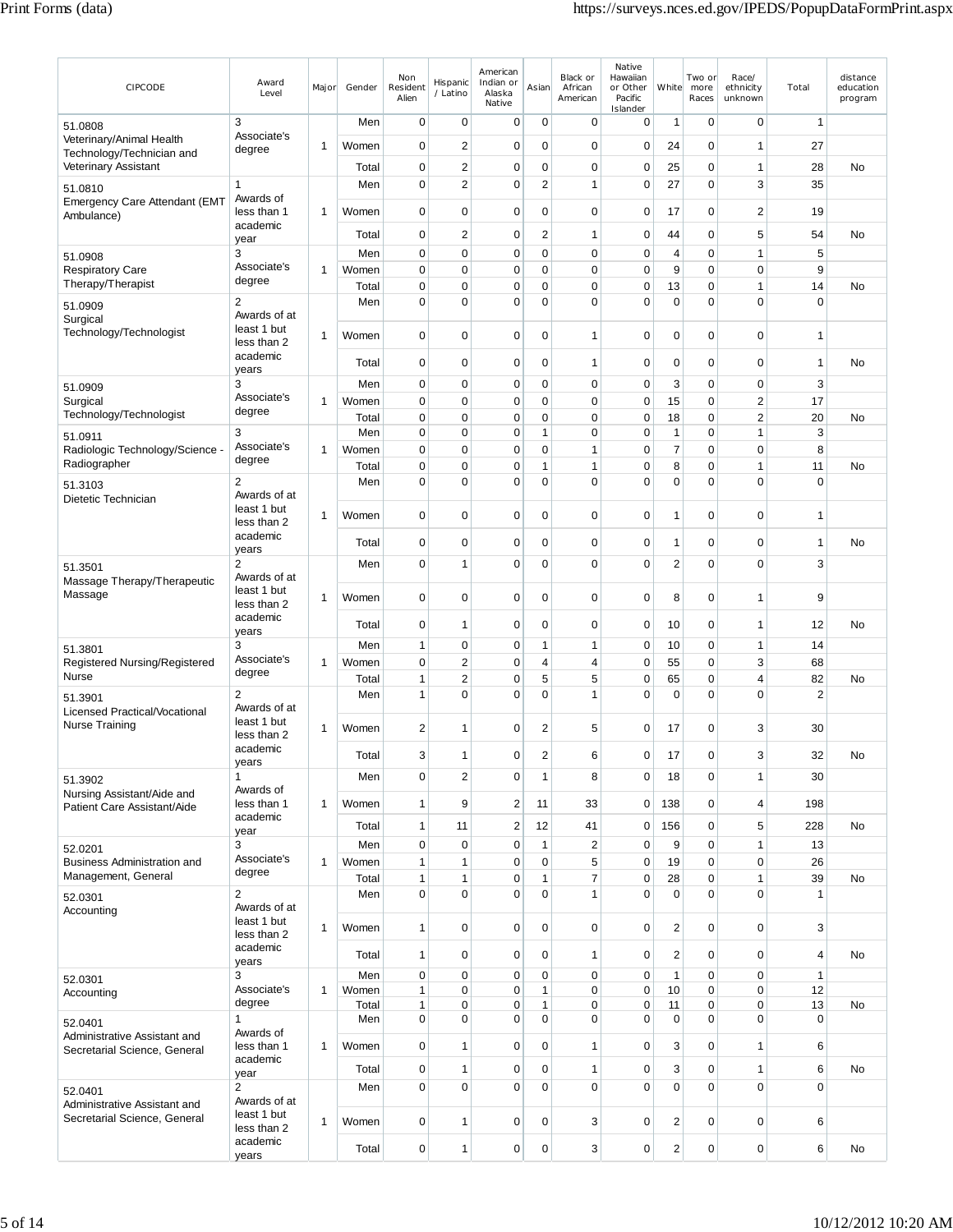| CIPCODE                                           | Award<br>Level                 | Major        | Gender         | Non<br>Resident<br>Alien | Hispanic<br>/ Latino         | American<br>Indian or<br>Alaska<br>Native | Asian                        | Black or<br>African<br>American | Native<br>Hawaiian<br>or Other<br>Pacific<br>Islander | White          | Two or<br>more<br>Races    | Race/<br>ethnicity<br>unknown | Total                         | distance<br>education<br>program |
|---------------------------------------------------|--------------------------------|--------------|----------------|--------------------------|------------------------------|-------------------------------------------|------------------------------|---------------------------------|-------------------------------------------------------|----------------|----------------------------|-------------------------------|-------------------------------|----------------------------------|
| 52.0402                                           | 1<br>Awards of                 |              | Men            | 0                        | $\mathbf 0$                  | $\mathbf 0$                               | $\mathbf 0$                  | $\mathbf 0$                     | 0                                                     | $\mathbf 0$    | $\pmb{0}$                  | 0                             | $\mathbf 0$                   |                                  |
| Executive Assistant/Executive<br>Secretary        | less than 1<br>academic        | $\mathbf{1}$ | Women          | 0                        | 0                            | $\mathbf 0$                               | $\mathbf 0$                  | $\mathbf{1}$                    | $\mathbf 0$                                           | $\mathbf 0$    | $\mathbf 0$                | $\mathbf{1}$                  | $\overline{2}$                |                                  |
|                                                   | year                           |              | Total          | 0                        | $\mathbf 0$                  | $\mathbf 0$                               | 0                            | $\mathbf{1}$                    | $\mathbf 0$                                           | $\mathbf 0$    | $\mathbf 0$                | $\mathbf{1}$                  | $\overline{2}$                | No                               |
| 52.0402                                           | 3<br>Associate's               |              | Men            | $\mathbf 0$              | $\mathbf 0$                  | $\mathbf 0$                               | $\pmb{0}$                    | $\mathbf{1}$                    | $\mathbf 0$                                           | $\mathbf 0$    | $\mathbf 0$                | 0                             | $\mathbf{1}$                  |                                  |
| <b>Executive Assistant/Executive</b><br>Secretary | degree                         | $\mathbf{1}$ | Women<br>Total | 0<br>0                   | $\mathbf{1}$<br>$\mathbf{1}$ | $\mathbf 0$<br>$\mathbf 0$                | $\mathbf{1}$<br>$\mathbf{1}$ | 3<br>$\overline{4}$             | $\mathbf 0$<br>$\mathbf 0$                            | 8<br>8         | $\pmb{0}$<br>$\mathbf 0$   | 3<br>3                        | 16<br>17                      | <b>No</b>                        |
| 52.0407                                           | 1                              |              | Men            | 0                        | $\mathbf 0$                  | $\mathbf 0$                               | $\mathbf 0$                  | $\mathbf 0$                     | $\mathbf 0$                                           | 0              | $\pmb{0}$                  | 0                             | $\mathbf 0$                   |                                  |
| <b>Business/Office</b>                            | Awards of<br>less than 1       | 1            | Women          | $\mathbf 0$              | $\mathbf 0$                  | $\mathbf 0$                               | 1                            | $\mathbf{1}$                    | $\mathbf 0$                                           | $\overline{2}$ | $\mathbf 0$                | $\mathbf 0$                   | $\overline{4}$                |                                  |
| Automation/Technology/Data<br>Entry               | academic                       |              | Total          | $\mathbf 0$              | $\pmb{0}$                    | $\mathbf 0$                               | 1                            | $\mathbf{1}$                    | $\mathbf 0$                                           | $\overline{c}$ | $\mathbf 0$                | $\mathbf 0$                   | $\overline{4}$                | No                               |
|                                                   | year<br>$\overline{c}$         |              | Men            | 0                        | $\mathbf 0$                  | $\mathbf 0$                               | $\mathbf 0$                  | 0                               | 0                                                     | $\mathbf 0$    | $\mathbf 0$                | 0                             | $\mathbf 0$                   |                                  |
| 52.0701<br>Entrepreneurship/Entrepreneurial       | Awards of at                   |              |                |                          |                              |                                           |                              |                                 |                                                       |                |                            |                               |                               |                                  |
| <b>Studies</b>                                    | least 1 but<br>less than 2     | $\mathbf{1}$ | Women          | 0                        | $\mathbf 0$                  | 0                                         | $\mathbf 0$                  | $\mathbf 0$                     | $\mathbf 0$                                           | $\mathbf 0$    | $\mathbf 0$                | 1                             | $\mathbf{1}$                  |                                  |
|                                                   | academic<br>years              |              | Total          | 0                        | 0                            | $\mathbf 0$                               | 0                            | 0                               | 0                                                     | $\mathbf 0$    | $\mathbf 0$                | 1                             | $\mathbf{1}$                  | <b>No</b>                        |
| 52.0904                                           | 2                              |              | Men            | 0                        | 0                            | $\mathbf 0$                               | 0                            | $\mathbf 0$                     | $\mathbf 0$                                           | $\mathbf 0$    | $\mathbf 0$                | $\overline{0}$                | $\mathbf 0$                   |                                  |
| Hotel/Motel                                       | Awards of at<br>least 1 but    |              |                |                          |                              |                                           |                              |                                 |                                                       |                |                            |                               |                               |                                  |
| Administration/Management                         | less than 2                    | 1            | Women          | 0                        | $\mathbf 0$                  | $\mathbf 0$                               | $\mathbf 0$                  | 1                               | $\mathbf 0$                                           | $\mathbf 0$    | $\mathbf 0$                | 0                             | 1                             |                                  |
|                                                   | academic<br>years              |              | Total          | $\mathbf 0$              | $\mathbf 0$                  | $\pmb{0}$                                 | $\mathbf 0$                  | 1                               | $\mathbf 0$                                           | $\mathbf 0$    | $\mathbf 0$                | $\overline{0}$                | $\mathbf{1}$                  | No                               |
| 52.0904                                           | 3                              |              | Men            | 0                        | $\pmb{0}$                    | $\mathbf 0$                               | 0                            | 0                               | 0                                                     | $\mathbf 0$    | $\mathbf 0$                | 0                             | $\mathbf 0$                   |                                  |
| Hotel/Motel                                       | Associate's<br>degree          | 1            | Women          | $\overline{0}$           | $\mathbf 0$                  | $\Omega$                                  | $\Omega$                     | $\Omega$                        | $\mathbf 0$                                           | 1              | $\mathbf 0$                | 1                             | $\overline{c}$                |                                  |
| Administration/Management                         |                                |              | Total          | 0                        | $\mathbf 0$                  | 0                                         | $\mathbf 0$                  | $\mathbf 0$                     | $\mathbf 0$                                           | 1              | 0                          | 1                             | $\overline{2}$                | No                               |
| 52.0905<br><b>Restaurant/Food Services</b>        | $\overline{2}$<br>Awards of at |              | Men            | $\overline{0}$           | $\mathbf 0$                  | 0                                         | $\mathbf 0$                  | $\mathbf 0$                     | $\mathbf 0$                                           | 0              | $\mathbf 0$                | $\overline{0}$                | $\mathbf 0$                   |                                  |
| Management                                        | least 1 but<br>less than 2     | $\mathbf 1$  | Women          | 0                        | $\mathbf 0$                  | $\mathbf 0$                               | 0                            | $\mathbf{1}$                    | 0                                                     | $\mathbf 0$    | $\mathbf 0$                | 1                             | $\overline{2}$                |                                  |
|                                                   | academic<br>years              |              | Total          | 0                        | $\mathbf 0$                  | $\mathbf 0$                               | 0                            | 1                               | 0                                                     | 0              | $\mathbf 0$                | 1                             | $\overline{2}$                | No                               |
| 52.0905                                           | 3                              |              | Men            | $\mathbf 0$              | $\mathbf{1}$                 | $\mathbf 0$                               | $\mathbf{1}$                 | $\mathbf 0$                     | $\mathbf 0$                                           | $\overline{2}$ | $\mathbf 0$                | $\overline{0}$                | $\overline{4}$                |                                  |
| <b>Restaurant/Food Services</b>                   | Associate's                    | $\mathbf{1}$ | Women          | 0                        | $\mathbf 0$                  | $\mathbf 0$                               | $\mathbf 0$                  | $\mathbf{1}$                    | $\mathbf 0$                                           | $\mathbf 0$    | $\mathbf 0$                | 0                             | $\mathbf{1}$                  |                                  |
| Management                                        | degree                         |              | Total          | 0                        | $\mathbf{1}$                 | $\mathbf 0$                               | $\mathbf{1}$                 | $\mathbf{1}$                    | 0                                                     | $\overline{2}$ | $\pmb{0}$                  | 0                             | 5                             | No                               |
| 52.0906                                           | 3<br>Associate's               | $\mathbf 1$  | Men            | 0<br>0                   | $\mathbf 0$<br>$\mathbf 0$   | $\mathbf 0$<br>$\Omega$                   | 0<br>$\mathbf 0$             | $\mathbf 0$<br>$\Omega$         | $\mathbf 0$<br>$\mathbf 0$                            | 0<br>$\Omega$  | $\pmb{0}$<br>$\mathbf 0$   | 0<br>1                        | $\mathbf 0$<br>$\overline{1}$ |                                  |
| <b>Resort Management</b>                          | degree                         |              | Women<br>Total | $\mathbf 0$              | $\mathbf 0$                  | 0                                         | $\mathbf 0$                  | $\mathbf 0$                     | $\mathbf 0$                                           | 0              | $\mathbf 0$                | 1                             | $\mathbf{1}$                  | No                               |
| 52.1101                                           | $\overline{2}$                 |              | Men            | $\mathbf 0$              | $\mathbf 0$                  | $\Omega$                                  | 0                            | $\mathbf 0$                     | $\overline{0}$                                        | $\Omega$       | $\mathbf 0$                | $\Omega$                      | $\mathbf 0$                   |                                  |
| International Business/Trade                      | Awards of at                   |              |                |                          |                              |                                           |                              |                                 |                                                       |                |                            |                               |                               |                                  |
| /Commerce                                         | least 1 but<br>less than 2     | 1            | Women          | 0                        | $\mathbf 0$                  | $\mathbf 0$                               | $\mathbf 0$                  | 0                               | $\mathbf 0$                                           | $\mathbf 0$    | $\mathbf 0$                | 1                             | $\mathbf{1}$                  |                                  |
|                                                   | academic<br>years              |              | Total          | 0                        | $\mathbf 0$                  | $\mathbf 0$                               | 0                            | 0                               | $\mathbf 0$                                           | $\mathbf 0$    | $\pmb{0}$                  | 1                             | $\mathbf{1}$                  | No                               |
| 52.1804                                           | 3                              |              | Men            | $\mathbf 0$              | $\pmb{0}$                    | $\mathbf 0$                               | $\mathbf 0$                  | $\mathbf{1}$                    | $\mathbf 0$                                           | $\mathbf 0$    | $\mathbf 0$                | $\mathbf 0$                   | $\mathbf{1}$                  |                                  |
| Selling Skills and Sales                          | Associate's                    | 1            | Women          | 0                        | $\mathbf 0$                  | 0                                         | $\mathbf 0$                  | 1                               | $\mathbf 0$                                           | $\mathbf 0$    | $\mathbf 0$                | $\mathbf 0$                   | $\mathbf{1}$                  |                                  |
| Operations                                        | degree                         |              | Total          | 0                        | 0                            | 0                                         | $\mathbf 0$                  | $\overline{c}$                  | $\mathbf 0$                                           | $\mathbf 0$    | 0                          | 0                             | $\mathbf{2}$                  | No                               |
| 52.2001                                           | 3<br>Associate's               | $\mathbf{1}$ | Men            | $\mathbf 0$<br>0         | $\mathbf 0$<br>$\mathbf 0$   | 0<br>$\mathbf 0$                          | $\mathbf 0$                  | $\mathbf 0$<br>$\mathbf 0$      | $\mathbf 0$                                           | 6<br>0         | $\mathbf 0$<br>$\mathbf 0$ | 0<br>$\mathbf 0$              | 6<br>$\mathbf 0$              |                                  |
| <b>Construction Management</b>                    | degree                         |              | Women<br>Total | 0                        | $\mathbf 0$                  | 0                                         | 0<br>$\mathbf 0$             | $\Omega$                        | $\mathbf 0$<br>$\overline{0}$                         | 6              | $\mathbf 0$                | $\overline{0}$                | 6                             | <b>No</b>                        |
|                                                   |                                |              |                |                          |                              |                                           |                              |                                 |                                                       |                |                            |                               |                               |                                  |

# **Completions: total by first major**

| 99.0000 Summary<br><b>Grand Totals</b>                    | Award<br>Level | Nonresi-<br>dent alien | Hispanic<br>Latino | American<br>Indian or<br>Alaska<br>Native | Asian    | Black or<br>African<br>American | Native<br>Hawaiian<br>or Other<br>Pacific<br><b>Islander</b> | White | Two or<br>more<br>Races | Race/<br>ethnicity<br>unknown | Total | PY Total |
|-----------------------------------------------------------|----------------|------------------------|--------------------|-------------------------------------------|----------|---------------------------------|--------------------------------------------------------------|-------|-------------------------|-------------------------------|-------|----------|
| Awards of less than 1<br>academic year                    | 1              |                        |                    |                                           |          |                                 |                                                              |       |                         |                               |       |          |
| Men                                                       |                | $\mathbf 0$            | 11                 | $\Omega$                                  | 5        | 21                              | $\mathbf 0$                                                  | 145   | $\Omega$                | 16                            | 198   | 201      |
| Women                                                     |                | 2                      | 11                 | $\overline{2}$                            | 13       | 42                              | 0                                                            | 177   | $\Omega$                | 11                            | 258   | 270      |
| <b>Total</b>                                              |                | 2                      | 22                 | $\overline{2}$                            | 18       | 63                              | 0                                                            | 322   | $\Omega$                | 27                            | 456   | 471      |
| Awards of at least 1<br>but less than 2<br>academic years | $\mathbf{2}$   |                        |                    |                                           |          |                                 |                                                              |       |                         |                               |       |          |
| Men                                                       |                |                        |                    | $\Omega$                                  | $\Omega$ | 6                               | 0                                                            | 22    | $\Omega$                | 2                             | 32    | 44       |
| Women                                                     |                | 3                      | $\overline{2}$     | $\mathbf 0$                               | 2        | 11                              | 0                                                            | 32    | $\Omega$                | 8                             | 58    | 47       |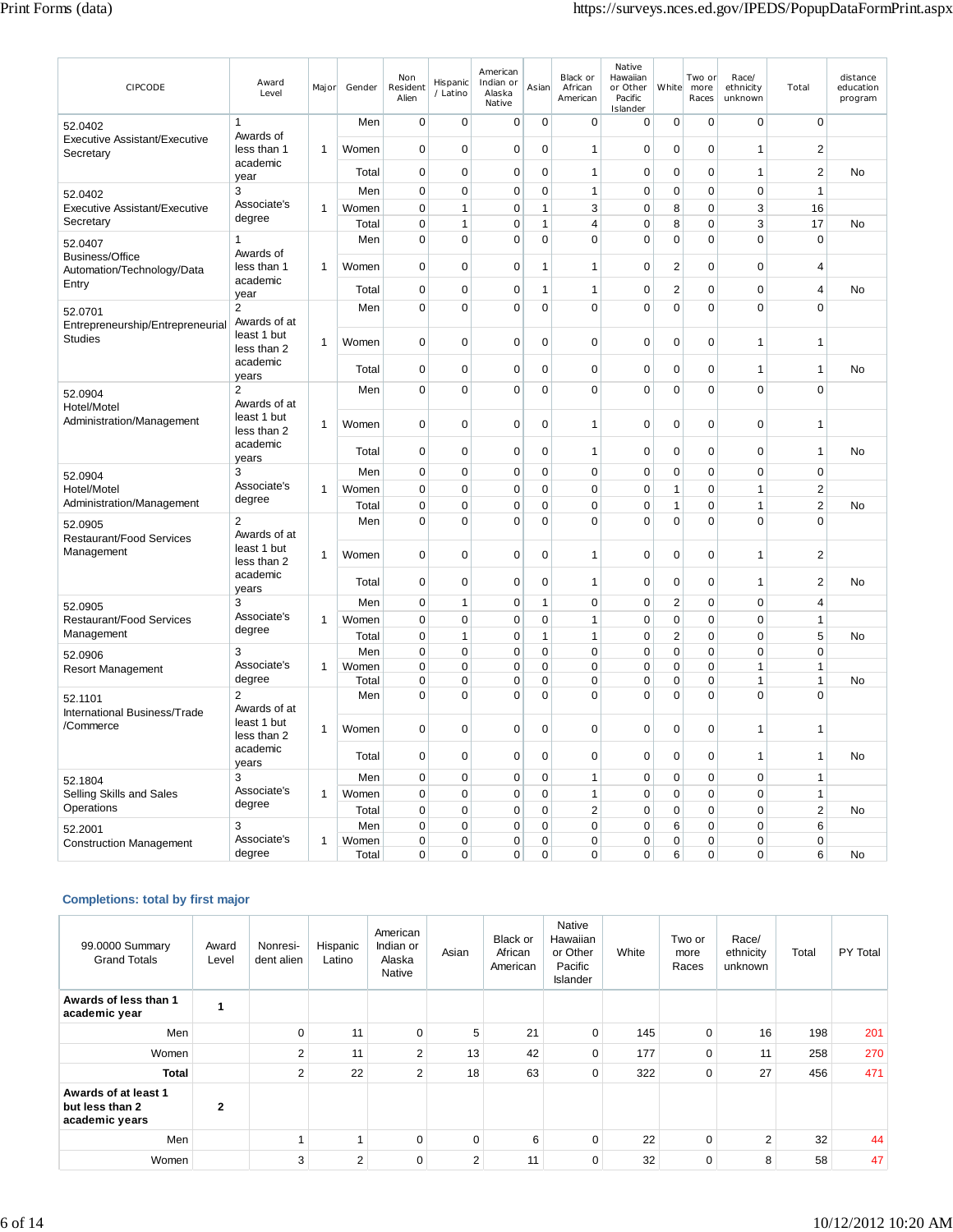| <b>Total</b>             | 4  | 3  | $\mathbf 0$    | $\overline{2}$ | 17  | $\Omega$       | 54  | $\Omega$     | 10  | 90   | 91   |
|--------------------------|----|----|----------------|----------------|-----|----------------|-----|--------------|-----|------|------|
| Associate's degree       | 3  |    |                |                |     |                |     |              |     |      |      |
| Men                      | 5  | 4  |                | 12             | 21  | 0              | 228 | 0            | 40  | 311  | 325  |
| Women                    |    | 17 |                | 16             | 42  | $\Omega$       | 376 | 0            | 37  | 496  | 503  |
| Total                    | 12 | 21 | $\overline{2}$ | 28             | 63  | $\mathbf{0}$   | 604 | 0            | 77  | 807  | 828  |
|                          |    |    |                |                |     |                |     |              |     |      |      |
| Grand Total Men          | 6  | 16 | 1              | 17             | 48  | $\mathbf 0$    | 395 | $\mathbf 0$  | 58  | 541  | 570  |
| <b>Grand Total Women</b> | 12 | 30 | 3              | 31             | 95  | $\Omega$       | 585 | $\mathbf{0}$ | 56  | 812  | 820  |
| <b>Grand Total</b>       | 18 | 46 | 4              | 48             | 143 | 0              | 980 | 0            | 114 | 1353 | 1390 |
|                          |    |    |                |                |     |                |     |              |     |      |      |
| PY Grand Total Men       | 8  | 30 |                | 17             | 53  | $\overline{2}$ | 392 | $\Omega$     | 67  |      | 570  |
| PY Grand Total Women     | 21 | 34 |                | 24             | 72  | 0              | 603 | $\Omega$     | 65  |      | 820  |
| PY Grand Total           | 29 | 64 | $\overline{2}$ | 41             | 125 | $\overline{2}$ | 995 | $\mathbf 0$  | 132 |      | 1390 |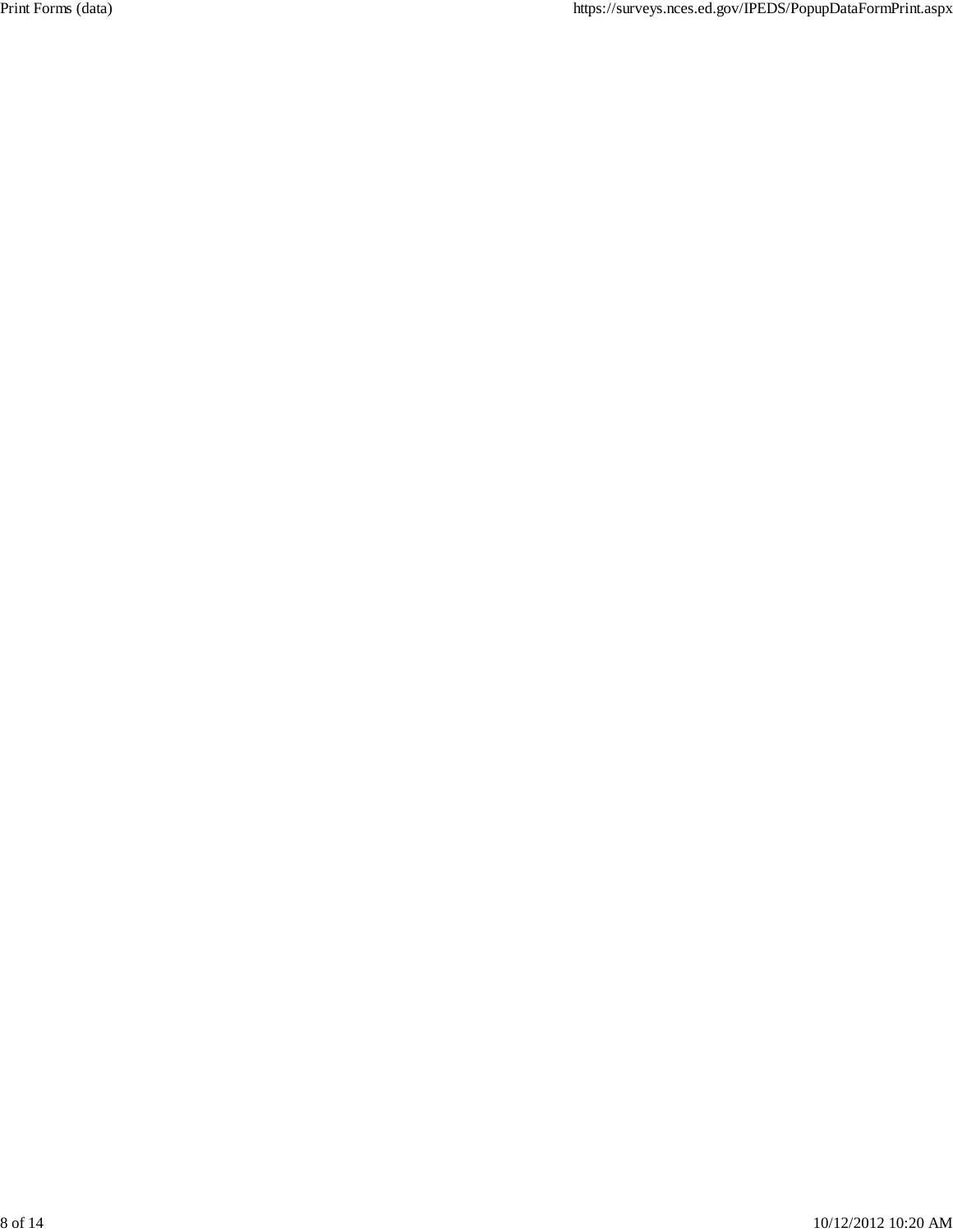### Institution: Parkland College (147916) Contract College (147916)

#### All Completers

Institutions must report the following information. (Some data will be pre-populated from the completions by CIP code data.)

### **All Completers**

Number of students by gender and race and ethnicity earning an award between July 1, 2011 and June 30, 2012. Count each student only once, regardless of how many awards he/she earned. The intent of this screen is to collect an unduplicated count of total numbers of *completers*.

Report Hispanic/Latino individuals of any race as Hispanic/Latino Report race for non-Hispanic/Latino individuals only

| <b>INCOURT ROOT TOT FIGURE INCOUNTS LATER IN INTERNATION IN THE TERM</b> |                    |                 |                    |                 |                 |
|--------------------------------------------------------------------------|--------------------|-----------------|--------------------|-----------------|-----------------|
|                                                                          | Men                |                 | Women              |                 | Total           |
|                                                                          | Number of Students | Total<br>Awards | Number of Students | Total<br>Awards | <b>Students</b> |
| Nonresident alien                                                        | 6                  | 6               | 11                 | 12              | 17              |
| Hispanic/Latino                                                          | 16                 | 16              | 28                 | 30              | 44              |
| American Indian or Alaska<br>Native                                      | 1                  | 1               | 3                  | 3               | $\overline{4}$  |
| Asian                                                                    | 17                 | 17              | 31                 | 31              | 48              |
| <b>Black or African American</b>                                         | 47                 | 48              | 90                 | 95              | 137             |
| Native Hawaiian or Other<br>Pacific Islander                             | 0                  | 0               | $\Omega$           | 0               | $\Omega$        |
| White                                                                    | 375                | 395             | 577                | 585             | 952             |
| Two or more races                                                        | $\mathbf{0}$       | 0               | 0                  | $\mathbf 0$     | 0               |
| Race and ethnicity unknown                                               | 56                 | 58              | 54                 | 56              | 110             |
| <b>TOTAL</b>                                                             | 518                | 541             | 794                | 812             | 1,312           |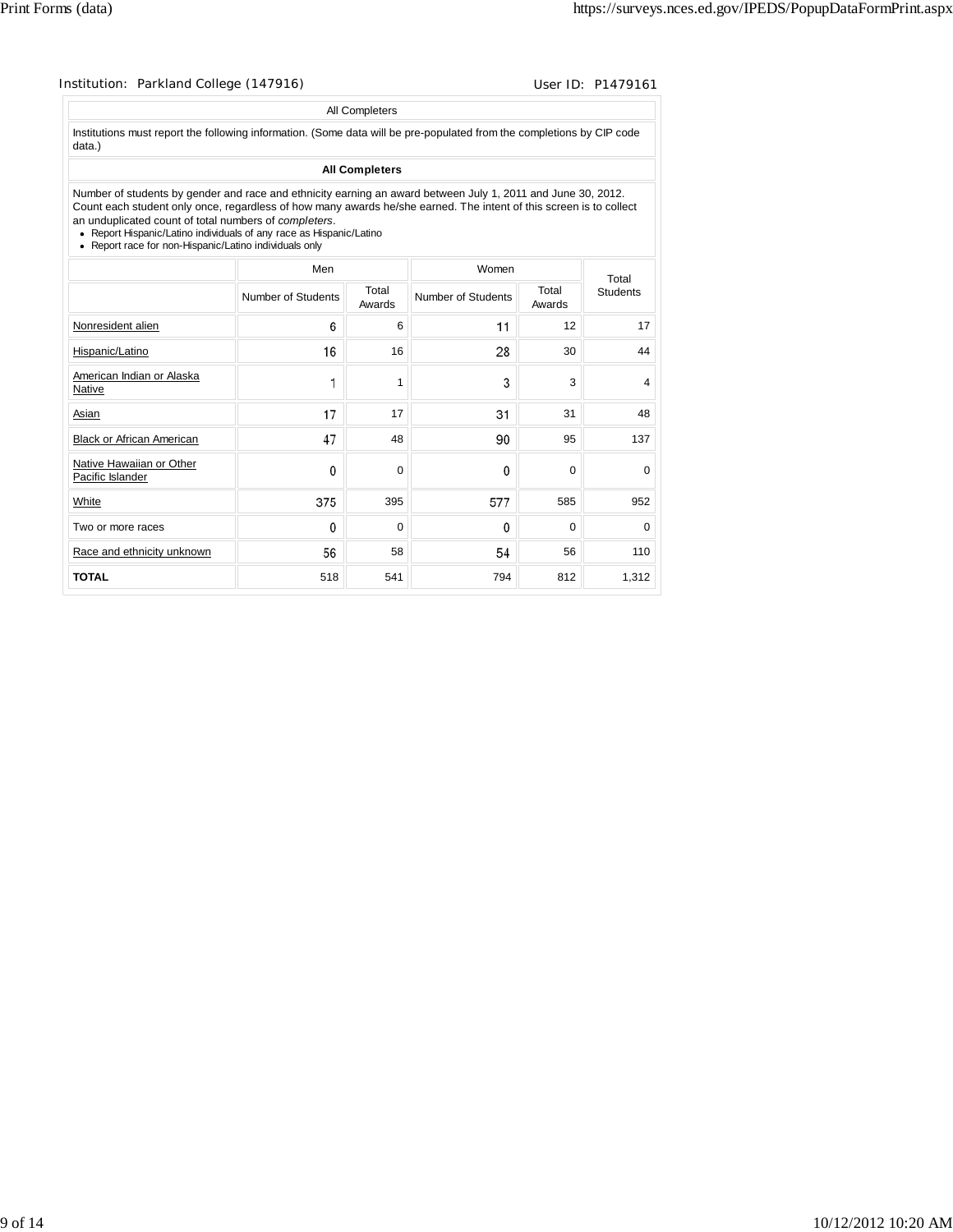| Institution: Parkland College (147916)                                                                                                                                                                                                                                                                                                                                                                                                                                                                                                  |                               | User ID: P1479161   |
|-----------------------------------------------------------------------------------------------------------------------------------------------------------------------------------------------------------------------------------------------------------------------------------------------------------------------------------------------------------------------------------------------------------------------------------------------------------------------------------------------------------------------------------------|-------------------------------|---------------------|
|                                                                                                                                                                                                                                                                                                                                                                                                                                                                                                                                         | Completers by Level           |                     |
| Institutions must report the following information. This screen will be shown for each of the following award categories<br>for which completions have been reported:                                                                                                                                                                                                                                                                                                                                                                   |                               |                     |
| • Less than 1-year certificates<br>• At least 1 but less than 4-year certificates<br>• Associate's degrees<br>• Bachelor's degrees<br>• Master's degrees                                                                                                                                                                                                                                                                                                                                                                                |                               |                     |
| • Doctor's degrees<br>• Postbaccalaureate and post-master's certificates                                                                                                                                                                                                                                                                                                                                                                                                                                                                |                               |                     |
|                                                                                                                                                                                                                                                                                                                                                                                                                                                                                                                                         | Less than 1-year certificates |                     |
| Number of students by gender, by race and ethnicity, and by age earning this award between July 1, 2011 and June<br>30, 2012. Each student should be counted once per award level. For example, if a student earned a master's degree<br>and a doctor's degree, he/she should be counted once in master's and once in doctor's. A student earning two<br>master's degrees should be counted only once.<br>• Report Hispanic/Latino individuals of any race as Hispanic/Latino<br>• Report race for non-Hispanic/Latino individuals only |                               |                     |
|                                                                                                                                                                                                                                                                                                                                                                                                                                                                                                                                         | <b>Number of Students</b>     | <b>Total Awards</b> |
|                                                                                                                                                                                                                                                                                                                                                                                                                                                                                                                                         |                               |                     |
| <b>By Gender</b>                                                                                                                                                                                                                                                                                                                                                                                                                                                                                                                        |                               |                     |
| Men                                                                                                                                                                                                                                                                                                                                                                                                                                                                                                                                     | 196                           | 198                 |
| Women                                                                                                                                                                                                                                                                                                                                                                                                                                                                                                                                   | 257                           | 258                 |
| <b>TOTAL</b>                                                                                                                                                                                                                                                                                                                                                                                                                                                                                                                            | 453                           | 456                 |
| <b>By Race/Ethnicity</b>                                                                                                                                                                                                                                                                                                                                                                                                                                                                                                                |                               |                     |
| Nonresident alien                                                                                                                                                                                                                                                                                                                                                                                                                                                                                                                       | 2                             | 2                   |
| Hispanic/Latino                                                                                                                                                                                                                                                                                                                                                                                                                                                                                                                         | 22                            | 22                  |
| American Indian or Alaska Native                                                                                                                                                                                                                                                                                                                                                                                                                                                                                                        | 2                             | 2                   |
| Asian                                                                                                                                                                                                                                                                                                                                                                                                                                                                                                                                   | 18                            | 18                  |
| Black or African American                                                                                                                                                                                                                                                                                                                                                                                                                                                                                                               | 63                            | 63                  |
| Native Hawaiian or Other Pacific Islander                                                                                                                                                                                                                                                                                                                                                                                                                                                                                               | 0                             | 0                   |
| White                                                                                                                                                                                                                                                                                                                                                                                                                                                                                                                                   | 319                           | 322                 |
| Two or more races                                                                                                                                                                                                                                                                                                                                                                                                                                                                                                                       | 0                             | 0                   |
| Race and ethnicity unknown                                                                                                                                                                                                                                                                                                                                                                                                                                                                                                              | 27                            | 27                  |
| <b>TOTAL</b>                                                                                                                                                                                                                                                                                                                                                                                                                                                                                                                            | 453                           | 456                 |
|                                                                                                                                                                                                                                                                                                                                                                                                                                                                                                                                         |                               |                     |
|                                                                                                                                                                                                                                                                                                                                                                                                                                                                                                                                         |                               |                     |
| By Age                                                                                                                                                                                                                                                                                                                                                                                                                                                                                                                                  |                               |                     |
| Under 18                                                                                                                                                                                                                                                                                                                                                                                                                                                                                                                                | $\overline{c}$                |                     |
| 18-24                                                                                                                                                                                                                                                                                                                                                                                                                                                                                                                                   | 251                           |                     |
| 25-39                                                                                                                                                                                                                                                                                                                                                                                                                                                                                                                                   | 137                           |                     |
| 40 and Above                                                                                                                                                                                                                                                                                                                                                                                                                                                                                                                            | 63                            |                     |
| Age Unknown                                                                                                                                                                                                                                                                                                                                                                                                                                                                                                                             | 0                             |                     |
| <b>TOTAL</b>                                                                                                                                                                                                                                                                                                                                                                                                                                                                                                                            | 453                           | 456                 |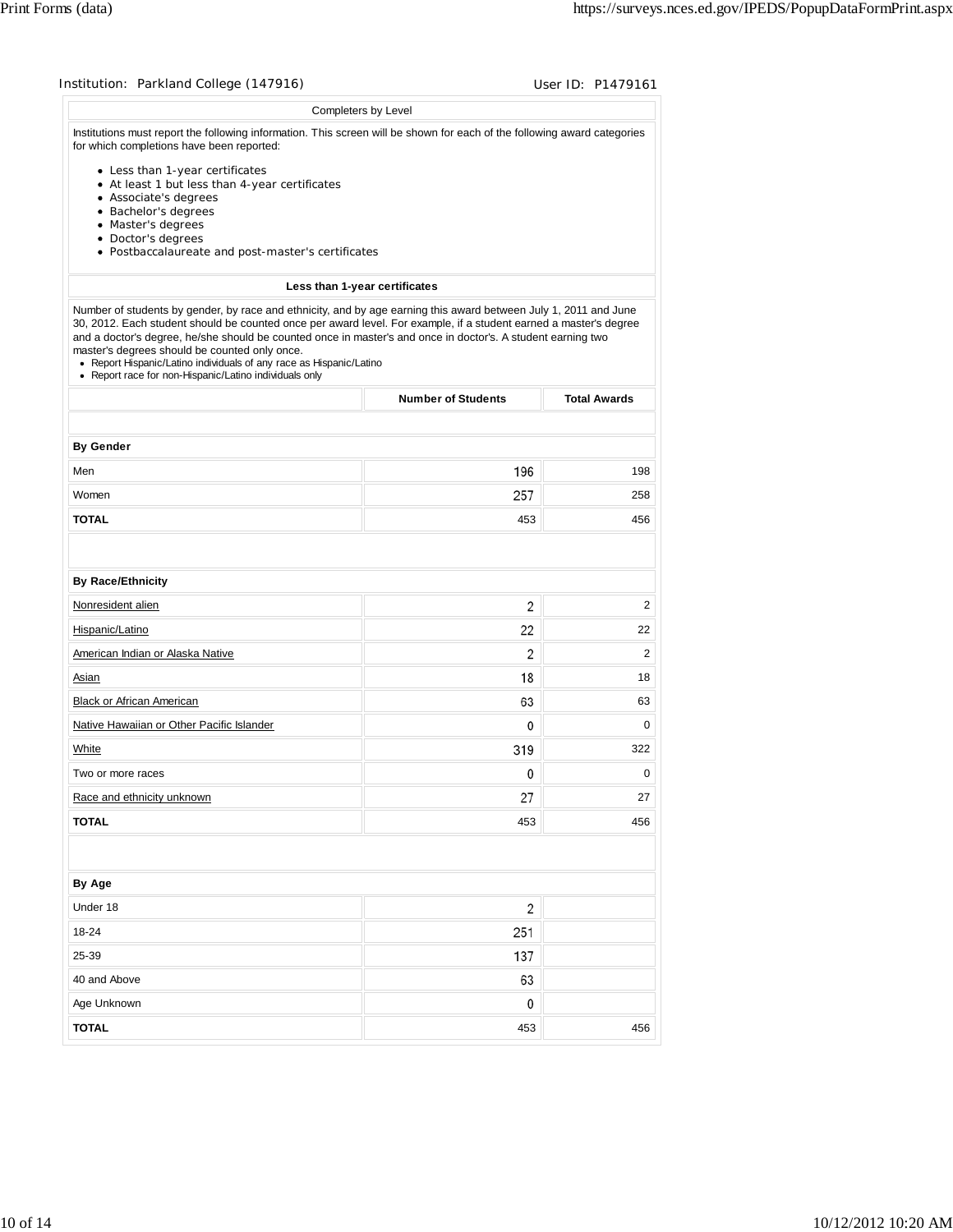| Institution: Parkland College (147916)                                                                                                                                                                                                                                                                                                                                                                                                                                                                                                  |                                              | User ID: P1479161   |
|-----------------------------------------------------------------------------------------------------------------------------------------------------------------------------------------------------------------------------------------------------------------------------------------------------------------------------------------------------------------------------------------------------------------------------------------------------------------------------------------------------------------------------------------|----------------------------------------------|---------------------|
|                                                                                                                                                                                                                                                                                                                                                                                                                                                                                                                                         | Completers by Level                          |                     |
| Institutions must report the following information. This screen will be shown for each of the following award categories<br>for which completions have been reported:                                                                                                                                                                                                                                                                                                                                                                   |                                              |                     |
| • Less than 1-year certificates<br>• At least 1 but less than 4-year certificates                                                                                                                                                                                                                                                                                                                                                                                                                                                       |                                              |                     |
| • Associate's degrees                                                                                                                                                                                                                                                                                                                                                                                                                                                                                                                   |                                              |                     |
| · Bachelor's degrees                                                                                                                                                                                                                                                                                                                                                                                                                                                                                                                    |                                              |                     |
| • Master's degrees<br>• Doctor's degrees                                                                                                                                                                                                                                                                                                                                                                                                                                                                                                |                                              |                     |
| • Postbaccalaureate and post-master's certificates                                                                                                                                                                                                                                                                                                                                                                                                                                                                                      |                                              |                     |
|                                                                                                                                                                                                                                                                                                                                                                                                                                                                                                                                         | At least 1 but less than 4-year certificates |                     |
| Number of students by gender, by race and ethnicity, and by age earning this award between July 1, 2011 and June<br>30, 2012. Each student should be counted once per award level. For example, if a student earned a master's degree<br>and a doctor's degree, he/she should be counted once in master's and once in doctor's. A student earning two<br>master's degrees should be counted only once.<br>• Report Hispanic/Latino individuals of any race as Hispanic/Latino<br>• Report race for non-Hispanic/Latino individuals only |                                              |                     |
|                                                                                                                                                                                                                                                                                                                                                                                                                                                                                                                                         | <b>Number of Students</b>                    | <b>Total Awards</b> |
|                                                                                                                                                                                                                                                                                                                                                                                                                                                                                                                                         |                                              |                     |
| <b>By Gender</b>                                                                                                                                                                                                                                                                                                                                                                                                                                                                                                                        |                                              |                     |
| Men                                                                                                                                                                                                                                                                                                                                                                                                                                                                                                                                     | 29                                           | 32                  |
| Women                                                                                                                                                                                                                                                                                                                                                                                                                                                                                                                                   | 57                                           | 58                  |
| <b>TOTAL</b>                                                                                                                                                                                                                                                                                                                                                                                                                                                                                                                            | 86                                           | 90                  |
|                                                                                                                                                                                                                                                                                                                                                                                                                                                                                                                                         |                                              |                     |
| <b>By Race/Ethnicity</b>                                                                                                                                                                                                                                                                                                                                                                                                                                                                                                                |                                              |                     |
| Nonresident alien                                                                                                                                                                                                                                                                                                                                                                                                                                                                                                                       | 4                                            | 4                   |
| Hispanic/Latino                                                                                                                                                                                                                                                                                                                                                                                                                                                                                                                         | 3                                            | 3                   |
| American Indian or Alaska Native                                                                                                                                                                                                                                                                                                                                                                                                                                                                                                        | 0                                            | 0                   |
| Asian                                                                                                                                                                                                                                                                                                                                                                                                                                                                                                                                   | 2                                            | 2                   |
| Black or African American                                                                                                                                                                                                                                                                                                                                                                                                                                                                                                               | 16                                           | 17                  |
| Native Hawaiian or Other Pacific Islander                                                                                                                                                                                                                                                                                                                                                                                                                                                                                               | 0                                            | 0                   |
| White                                                                                                                                                                                                                                                                                                                                                                                                                                                                                                                                   | 51                                           | 54                  |
| I wo or more races                                                                                                                                                                                                                                                                                                                                                                                                                                                                                                                      | 0                                            | 0                   |
| Race and ethnicity unknown                                                                                                                                                                                                                                                                                                                                                                                                                                                                                                              | 10                                           | 10                  |
| <b>TOTAL</b>                                                                                                                                                                                                                                                                                                                                                                                                                                                                                                                            | 86                                           | 90                  |
|                                                                                                                                                                                                                                                                                                                                                                                                                                                                                                                                         |                                              |                     |
|                                                                                                                                                                                                                                                                                                                                                                                                                                                                                                                                         |                                              |                     |
| By Age                                                                                                                                                                                                                                                                                                                                                                                                                                                                                                                                  |                                              |                     |
| Under 18                                                                                                                                                                                                                                                                                                                                                                                                                                                                                                                                | 0                                            |                     |
| 18-24                                                                                                                                                                                                                                                                                                                                                                                                                                                                                                                                   | 25                                           |                     |
| 25-39                                                                                                                                                                                                                                                                                                                                                                                                                                                                                                                                   | 37                                           |                     |
| 40 and Above                                                                                                                                                                                                                                                                                                                                                                                                                                                                                                                            | 24                                           |                     |
| Age Unknown                                                                                                                                                                                                                                                                                                                                                                                                                                                                                                                             | 0                                            |                     |
| <b>TOTAL</b>                                                                                                                                                                                                                                                                                                                                                                                                                                                                                                                            | 86                                           | 90                  |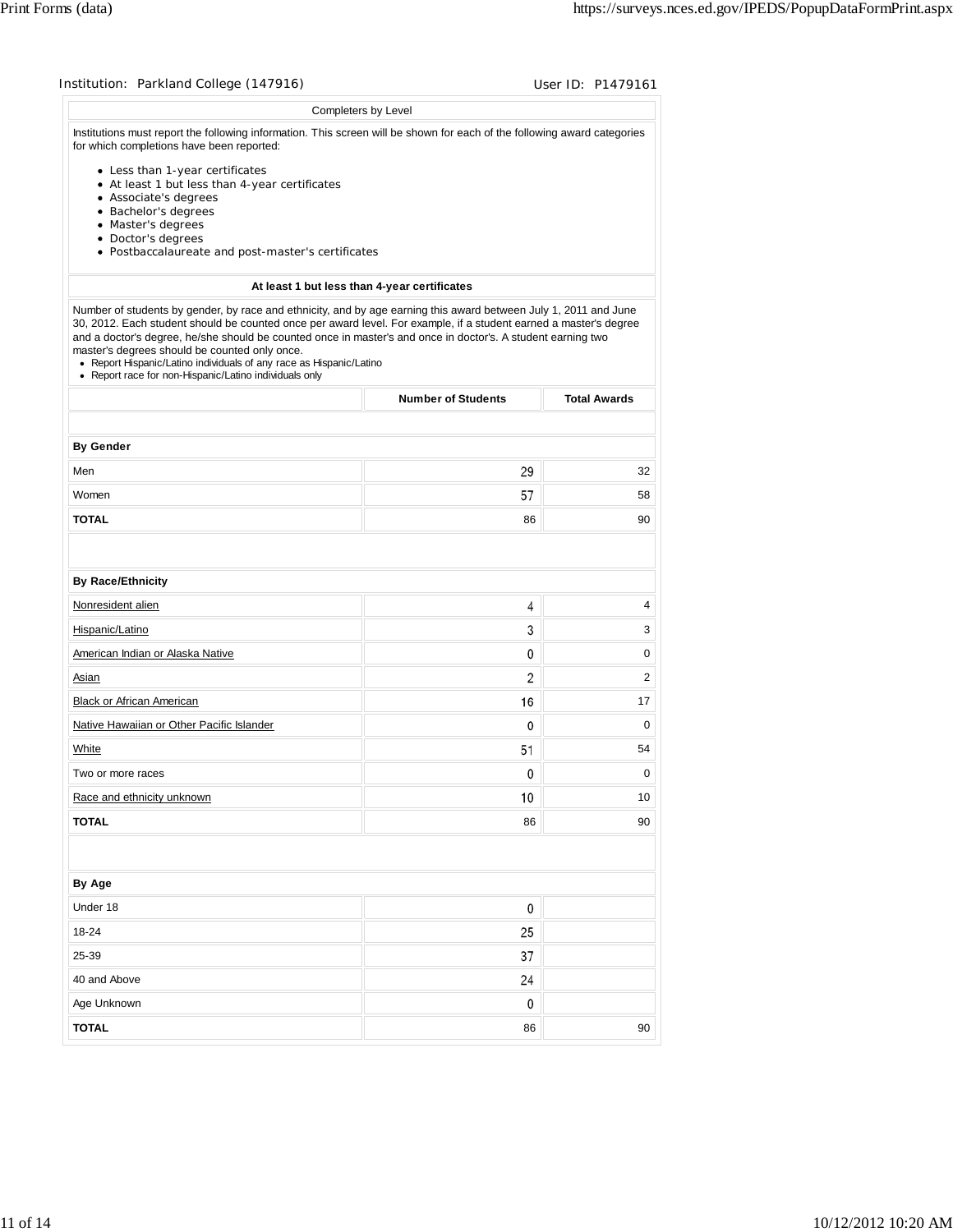| Institution: Parkland College (147916)                                                                                                                                                                                                                                                                                                                                                                                                                                                                                                  |                           | User ID: P1479161   |
|-----------------------------------------------------------------------------------------------------------------------------------------------------------------------------------------------------------------------------------------------------------------------------------------------------------------------------------------------------------------------------------------------------------------------------------------------------------------------------------------------------------------------------------------|---------------------------|---------------------|
| Completers by Level                                                                                                                                                                                                                                                                                                                                                                                                                                                                                                                     |                           |                     |
| Institutions must report the following information. This screen will be shown for each of the following award categories<br>for which completions have been reported:                                                                                                                                                                                                                                                                                                                                                                   |                           |                     |
| • Less than 1-year certificates<br>• At least 1 but less than 4-year certificates<br>• Associate's degrees<br>• Bachelor's degrees                                                                                                                                                                                                                                                                                                                                                                                                      |                           |                     |
| • Master's degrees<br>• Doctor's degrees<br>• Postbaccalaureate and post-master's certificates                                                                                                                                                                                                                                                                                                                                                                                                                                          |                           |                     |
| Associate's degrees                                                                                                                                                                                                                                                                                                                                                                                                                                                                                                                     |                           |                     |
| Number of students by gender, by race and ethnicity, and by age earning this award between July 1, 2011 and June<br>30, 2012. Each student should be counted once per award level. For example, if a student earned a master's degree<br>and a doctor's degree, he/she should be counted once in master's and once in doctor's. A student earning two<br>master's degrees should be counted only once.<br>• Report Hispanic/Latino individuals of any race as Hispanic/Latino<br>• Report race for non-Hispanic/Latino individuals only |                           |                     |
|                                                                                                                                                                                                                                                                                                                                                                                                                                                                                                                                         | <b>Number of Students</b> | <b>Total Awards</b> |
|                                                                                                                                                                                                                                                                                                                                                                                                                                                                                                                                         |                           |                     |
| <b>By Gender</b>                                                                                                                                                                                                                                                                                                                                                                                                                                                                                                                        |                           |                     |
| Men                                                                                                                                                                                                                                                                                                                                                                                                                                                                                                                                     | 306                       | 311                 |
| Women                                                                                                                                                                                                                                                                                                                                                                                                                                                                                                                                   | 494                       | 496                 |
| <b>TOTAL</b>                                                                                                                                                                                                                                                                                                                                                                                                                                                                                                                            | 800                       | 807                 |
| <b>By Race/Ethnicity</b>                                                                                                                                                                                                                                                                                                                                                                                                                                                                                                                |                           |                     |
| Nonresident alien                                                                                                                                                                                                                                                                                                                                                                                                                                                                                                                       | 12                        | 12                  |
| Hispanic/Latino                                                                                                                                                                                                                                                                                                                                                                                                                                                                                                                         | 21                        | 21                  |
| American Indian or Alaska Native                                                                                                                                                                                                                                                                                                                                                                                                                                                                                                        | 2                         | $\overline{2}$      |
| Asian                                                                                                                                                                                                                                                                                                                                                                                                                                                                                                                                   | 28                        | 28                  |
| <b>Black or African American</b>                                                                                                                                                                                                                                                                                                                                                                                                                                                                                                        | 62                        | 63                  |
| Native Hawaiian or Other Pacific Islander                                                                                                                                                                                                                                                                                                                                                                                                                                                                                               | $\mathbf{0}$              | $\mathbf 0$         |
| White                                                                                                                                                                                                                                                                                                                                                                                                                                                                                                                                   | 599                       | 604                 |
| Two or more races                                                                                                                                                                                                                                                                                                                                                                                                                                                                                                                       | $\pmb{0}$                 | 0                   |
| Race and ethnicity unknown                                                                                                                                                                                                                                                                                                                                                                                                                                                                                                              | 76                        | 77                  |
| <b>TOTAL</b>                                                                                                                                                                                                                                                                                                                                                                                                                                                                                                                            | 800                       | 807                 |
|                                                                                                                                                                                                                                                                                                                                                                                                                                                                                                                                         |                           |                     |
| By Age                                                                                                                                                                                                                                                                                                                                                                                                                                                                                                                                  |                           |                     |
| Under 18<br>18-24                                                                                                                                                                                                                                                                                                                                                                                                                                                                                                                       | 0<br>393                  |                     |
| 25-39                                                                                                                                                                                                                                                                                                                                                                                                                                                                                                                                   |                           |                     |
|                                                                                                                                                                                                                                                                                                                                                                                                                                                                                                                                         | 315                       |                     |
| 40 and Above                                                                                                                                                                                                                                                                                                                                                                                                                                                                                                                            | 92<br>0                   |                     |
| Age Unknown                                                                                                                                                                                                                                                                                                                                                                                                                                                                                                                             |                           |                     |
| <b>TOTAL</b>                                                                                                                                                                                                                                                                                                                                                                                                                                                                                                                            | 800                       | 807                 |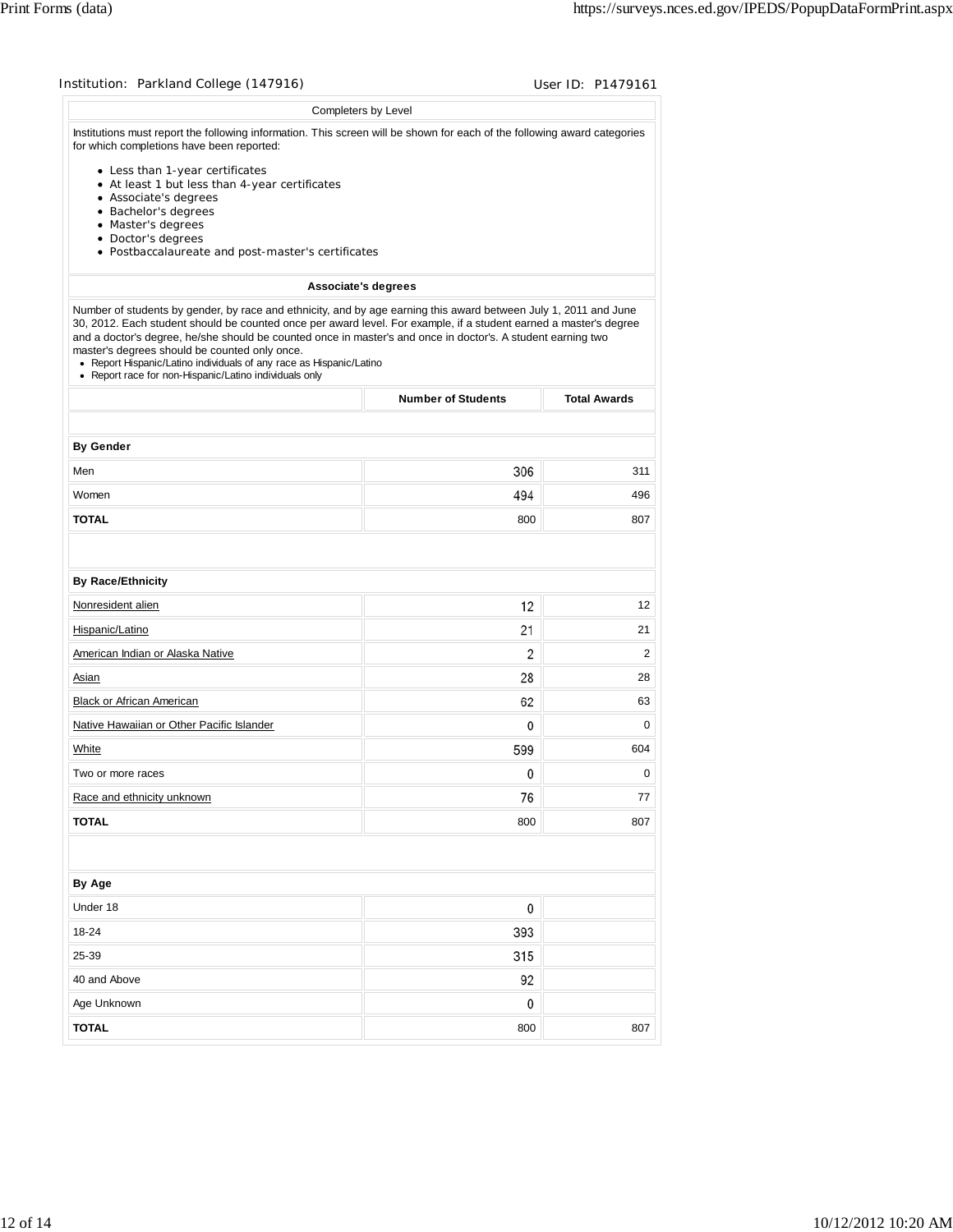| Prepared By |                                        |         | Institution: Parkland College (147916)                                                                                                                                                                                                        |   |                   |          |                    | User ID: P1479161 |       |
|-------------|----------------------------------------|---------|-----------------------------------------------------------------------------------------------------------------------------------------------------------------------------------------------------------------------------------------------|---|-------------------|----------|--------------------|-------------------|-------|
|             |                                        |         |                                                                                                                                                                                                                                               |   |                   |          |                    |                   |       |
|             | This survey component was prepared by: |         |                                                                                                                                                                                                                                               |   |                   |          |                    |                   |       |
| $\odot$     | Keyholder                              | $\odot$ | <b>SFA Contact</b>                                                                                                                                                                                                                            | ⋒ | <b>HR Contact</b> |          | Finance<br>Contact |                   | Other |
|             | Name: Brian Counter                    |         |                                                                                                                                                                                                                                               |   |                   |          |                    |                   |       |
|             | Email: bcounter@parkland.edu           |         |                                                                                                                                                                                                                                               |   |                   |          |                    |                   |       |
|             |                                        |         |                                                                                                                                                                                                                                               |   |                   |          |                    |                   |       |
|             |                                        |         | How long did it take to prepare this survey component?                                                                                                                                                                                        |   |                   | 15 hours | 0                  | minutes           |       |
|             |                                        |         |                                                                                                                                                                                                                                               |   |                   |          |                    |                   |       |
|             |                                        |         | The name of the preparer is being collected so that we can follow up with the appropriate person in the event that there<br>are questions concerning the data. The Keyholder will be copied on all email correspondence to other preparers.   |   |                   |          |                    |                   |       |
|             |                                        |         | The time it took to prepare this component is being collected so that we can continue to improve our estimate of the                                                                                                                          |   |                   |          |                    |                   |       |
|             |                                        |         | reporting burden associated with IPEDS. Please include in your estimate the time it took for you to review instructions,<br>query and search data sources, complete and review the component, and submit the data through the Data Collection |   |                   |          |                    |                   |       |
| System.     |                                        |         |                                                                                                                                                                                                                                               |   |                   |          |                    |                   |       |

Summary

IPEDS collects important information regarding your institution. All data reported in IPEDS survey components become available in the IPEDS Data Center and appear as aggregated data in various Department of Education reports. Additionally, some of the reported data appears specifically for your institution through the College Navigator website and is included in your institution's Data Feedback Report (DFR). The purpose of this summary is to provide you an opportunity to view some of the data that, when accepted through the IPEDS quality control process, will appear on the College Navigator website and/or your DFR. College Navigator is updated approximately three months after the data collection period closes and Data Feedback Reports will be available through the ExPT and sent to your institution's CEO in November 2013.

Please review your data for accuracy. If you have questions about the data displayed below after reviewing the data reported on the survey screens, please contact the IPEDS Help Desk at: 1-877-225-2568 or ipedshelp@rti.org.

Summary of Completions Data

|                                                                                             | <b>Number of Completions</b> |                       |  |  |
|---------------------------------------------------------------------------------------------|------------------------------|-----------------------|--|--|
| <b>Award Level</b>                                                                          | 1 <sup>st</sup> major        | 2 <sup>nd</sup> major |  |  |
| Postsecondary award, certificate, or diploma<br>(less than 1 academic year)                 | 456                          | 0                     |  |  |
| Postsecondary award, certificate, or diploma<br>(at least 1 but less than 2 academic years) | 90                           | 0                     |  |  |
| Associate's degree                                                                          | 807                          | 0                     |  |  |
| Total number of degrees and certificates                                                    | 1,353                        |                       |  |  |

Summary of Completers Data

|                | <b>Number of Students</b> |       |       |  |  |
|----------------|---------------------------|-------|-------|--|--|
|                | Men                       | Women | Total |  |  |
| All Completers | 518                       | 794   | 1,312 |  |  |

Edit Report

Institution: Parkland College (147916) November 2012 10: P1479161